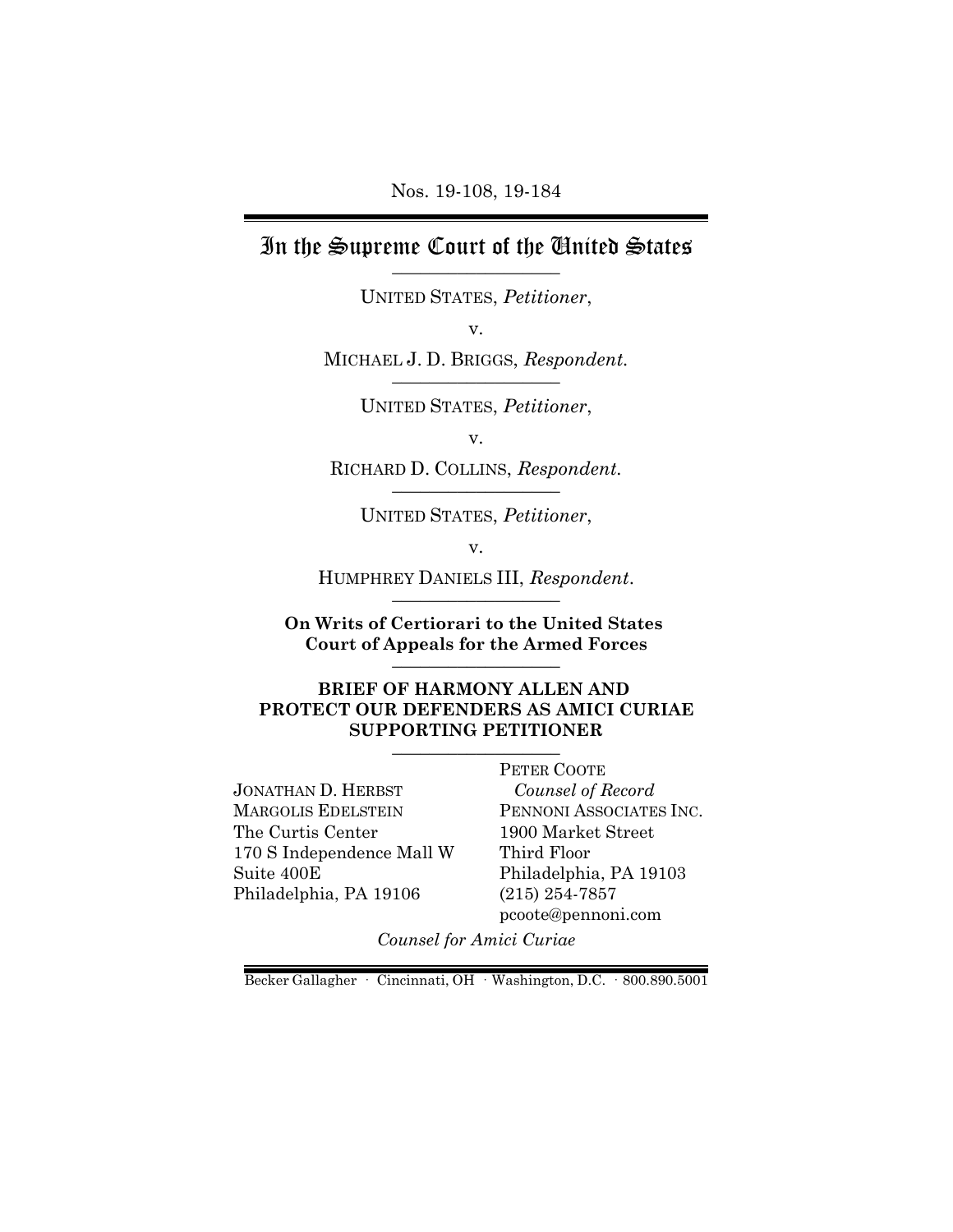# **TABLE OF CONTENTS**

| INTEREST OF AMICI CURIAE  1                                                                                            |
|------------------------------------------------------------------------------------------------------------------------|
| SUMMARY OF ARGUMENT  1                                                                                                 |
|                                                                                                                        |
| A. The Applicable Statutes Provide That Rape May<br>Be Prosecuted at Any Time $\ldots \ldots \ldots \ldots \ldots 2$   |
| B. CAAF Overruled Congress by Declaring Article                                                                        |
| C. CAAF Ruled Upon A Constitutional Issue That<br>Was Not Presented $\ldots \ldots \ldots \ldots \ldots \ldots \ldots$ |
| D. No Article III Court Has Ever Held Article 120's                                                                    |
| E. CAAF and Other Military Tribunals Cannot<br>Exercise the Judicial Power to Declare Laws                             |
| F. The Supreme Court Has Never Upheld Any<br>Decision By CAAF that Declared a Law                                      |
| G. Military Tribunals at All Levels Routinely<br>Declare Laws Unconstitutional  12                                     |
|                                                                                                                        |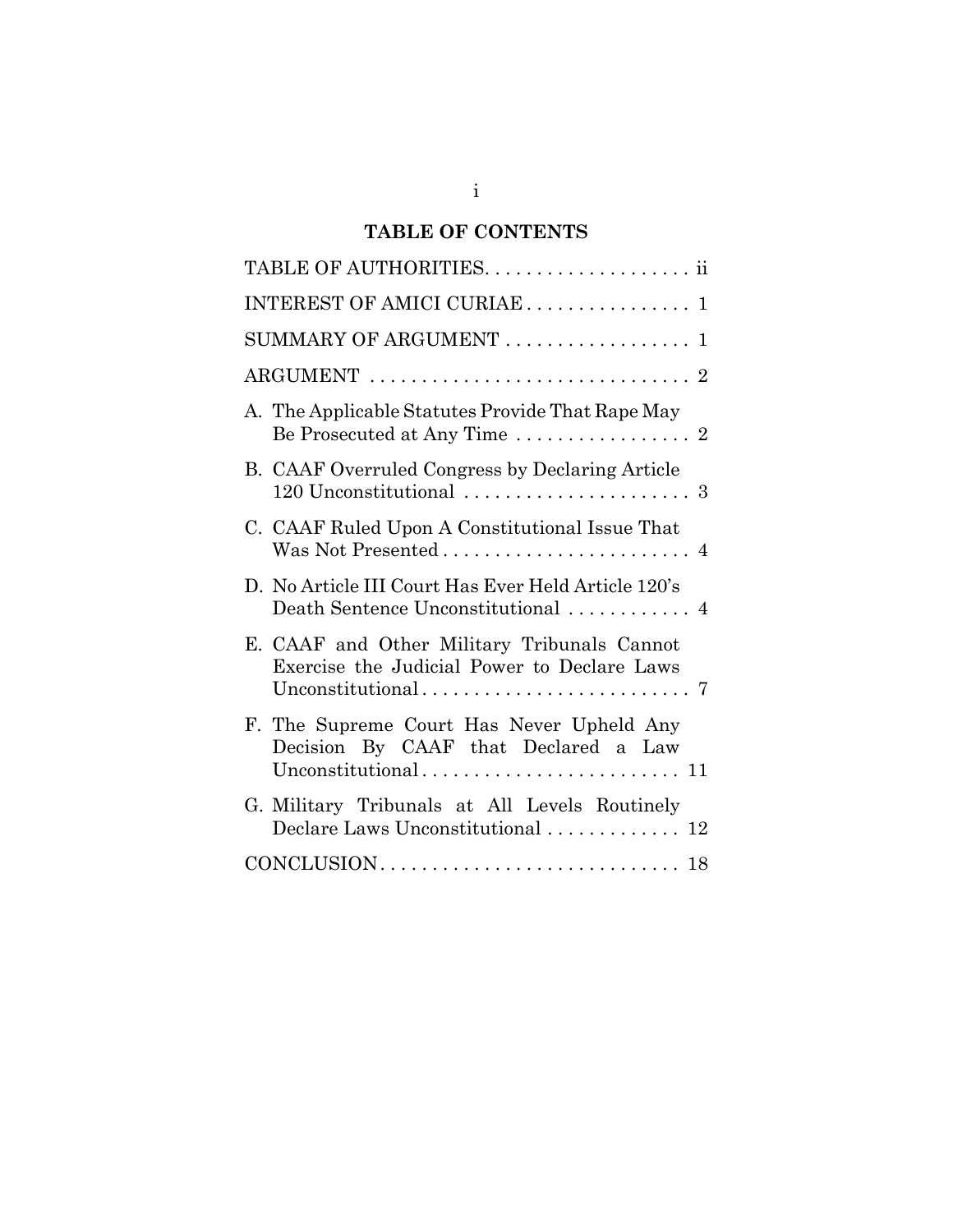## **TABLE OF AUTHORITIES**

## **CASES**

| Ahjam v. Obama,                                                                                                              |
|------------------------------------------------------------------------------------------------------------------------------|
| Barbe v. McBride,<br>521 F.3d 443 (4th Cir. 2008). $\dots \dots \dots \dots \dots \dots \dots \dots \dots \dots \dots \dots$ |
| Buchanan v. Harry,<br>2014 U.S. Dist. LEXIS 66665 (E.D. Mich. 2014) 15                                                       |
| Chappell v. Wallace,                                                                                                         |
| Clinton v. Goldsmith,                                                                                                        |
| Coker v. Georgia,                                                                                                            |
| Crowell v. Benson,                                                                                                           |
| D.B. v. Lippert,<br>2016 CCA Lexis 63                                                                                        |
| Davis v. United States,                                                                                                      |
| Dolinger v. Hall,                                                                                                            |
| E.V. v. Robinson,<br>200 F. Supp. 3d (D.D.C. 2016) 16                                                                        |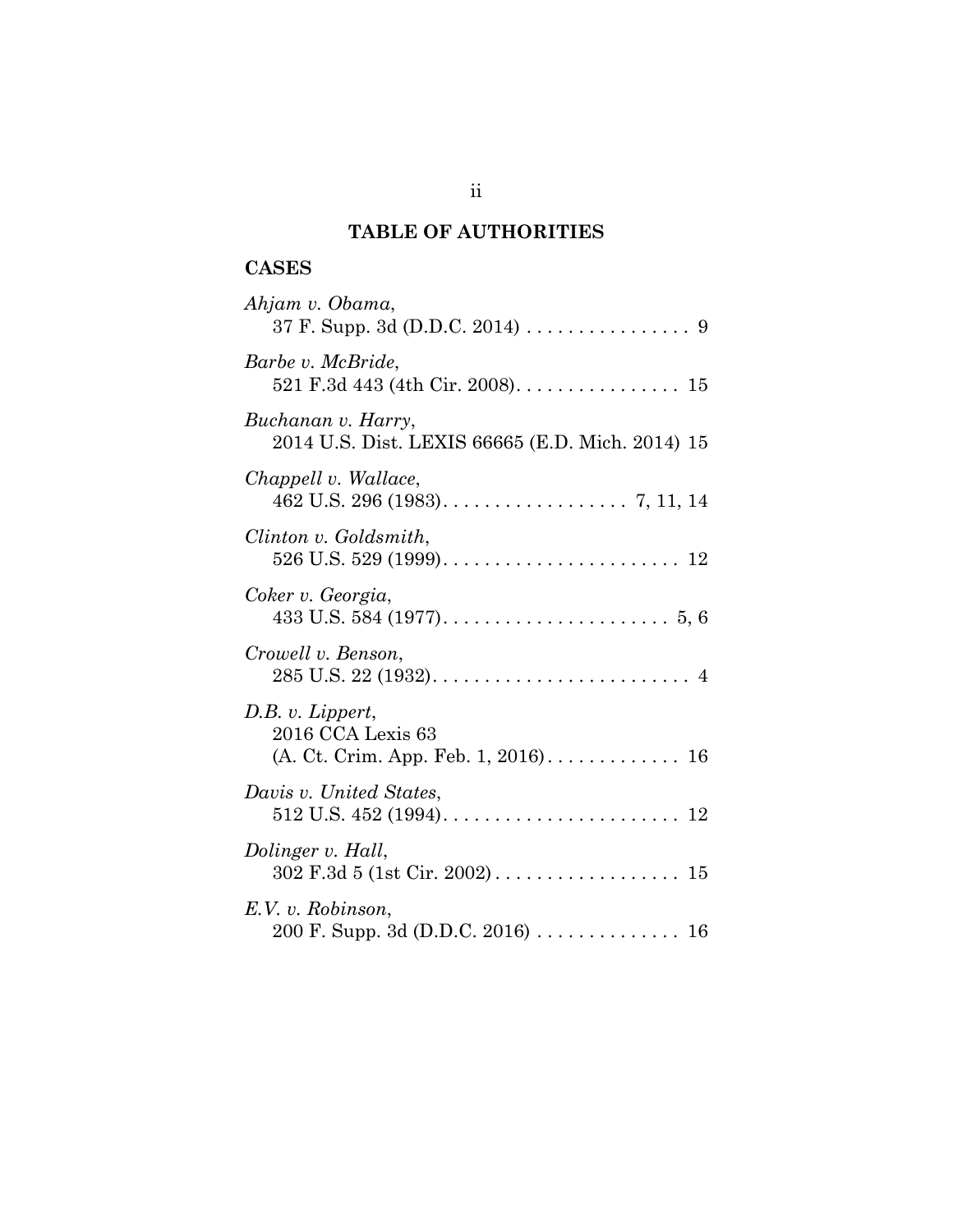| E.V. v. Robinson,                                                                                               |
|-----------------------------------------------------------------------------------------------------------------|
| 906 F.3d 1082 (9th Cir. 2018), cert. denied,                                                                    |
| Edmond v. United States,                                                                                        |
| Free Enter. Fund v. Pub. Co. Accounting<br><i>Oversight Bd.</i> , 561 U.S. 477 (2010) $\ldots \ldots \ldots 14$ |
| Gagne v. Booker,<br>680 F.3d 493 (6th Cir. 2012). 15                                                            |
| Grant v. Demskie,<br>75 F. Supp. 2d 201 (S.D. N.Y.1999) 15                                                      |
| J.M. v. Payton-O'Brien,<br>76 M.J. 782 (N-M. Ct. Crim. App. 2017) 16, 17                                        |
| Kennedy v. Louisiana,                                                                                           |
| Loving v. United States,                                                                                        |
| Marbury v. Madison,<br>$5 U.S. 137 (1803) \ldots \ldots \ldots \ldots \ldots \ldots \ldots \ldots \ldots 8$     |
| Nielsen v. Preap,                                                                                               |
| Northern Pipeline Constr. Co. v. Marathon                                                                       |
| Northwest Austin Mun. Util. Dist. No. One v.                                                                    |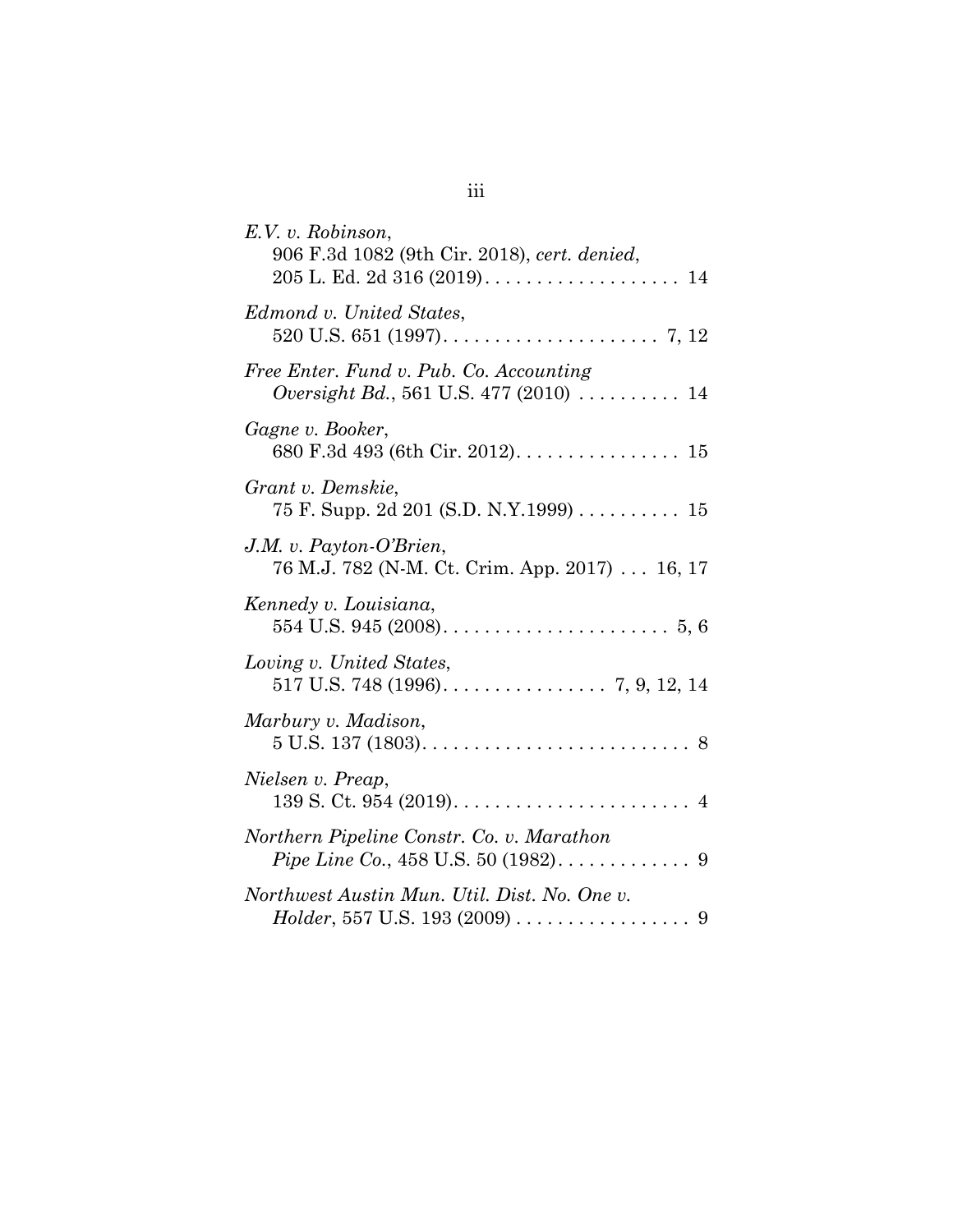| O'Callahan v. Parker,                                                                                                                                                                      |
|--------------------------------------------------------------------------------------------------------------------------------------------------------------------------------------------|
| Ortiz v. United States,                                                                                                                                                                    |
| Petkovic v. Clipper,<br>2016 U.S. Dist. LEXIS 94532 (N.D. Oh. 2016). 15                                                                                                                    |
| Rex v. Cia. Pervana de Vapores, S. A.,<br>660 F.2d 61 (3d Cir. 1981), cert. denied,                                                                                                        |
| Richmond v. Embry,                                                                                                                                                                         |
| Rostker v. Goldberg,                                                                                                                                                                       |
| Ryder v. United States,                                                                                                                                                                    |
| Solorio v. United States,                                                                                                                                                                  |
| Stern v. Marshall,                                                                                                                                                                         |
| United States v. Begani,<br>79 M.J. 620 (N-M. Ct. Crim. App. 2019),<br>opinion withdrawn, en banc reconsideration<br>granted, 2019 CCA LEXIS 393<br>(N-M. Ct. Crim. App., Oct. 1, 2019) 17 |
| United States v. Briggs,<br>78 M.J. 289 (C.A.A.F. 2019) 3, 4, 13                                                                                                                           |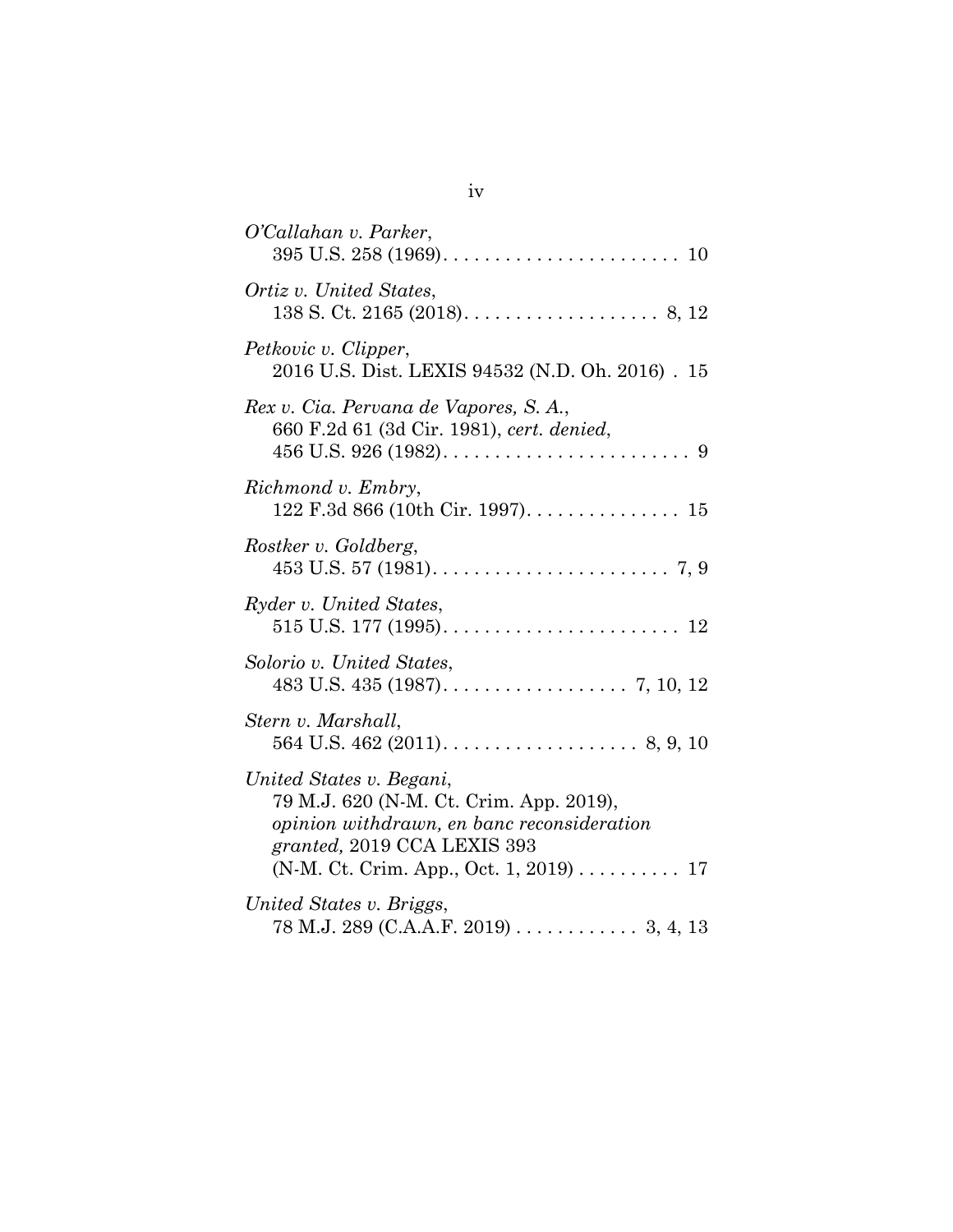| United States v. Collins,<br>$78$ M.J. 415 (C.A.A.F. 2019) 3, 13                                                                                                                 |
|----------------------------------------------------------------------------------------------------------------------------------------------------------------------------------|
| United States v. Daniels,<br>No. 19-0345/AF, 2019 CAAF LEXIS 541<br>$(\text{July } 22, 2019) \ldots \ldots \ldots \ldots \ldots \ldots \ldots \ldots \ldots \ldots \ldots 3, 13$ |
| United States v. Denedo,                                                                                                                                                         |
| United States v. Gaddis,<br>$70$ M.J. 248 (C.A.A.F. 2011) 15                                                                                                                     |
| United States v. Hickson,                                                                                                                                                        |
| United States v. Mangahas,<br>77 M.J. 220 (C.A.A.F. 2018) passim                                                                                                                 |
| United States v. Powell,<br>226 F.3d 1181 (10th Cir. 2000). 15                                                                                                                   |
| United States v. Pumpkin Seed,                                                                                                                                                   |
| United States v. Scheffer,                                                                                                                                                       |
| United States v. Seibel,<br>2011 U.S. Dist. LEXIS 88607                                                                                                                          |
| Weiss v. United States,                                                                                                                                                          |
| Wellness Int'l Network, Ltd. v. Sharif,                                                                                                                                          |
|                                                                                                                                                                                  |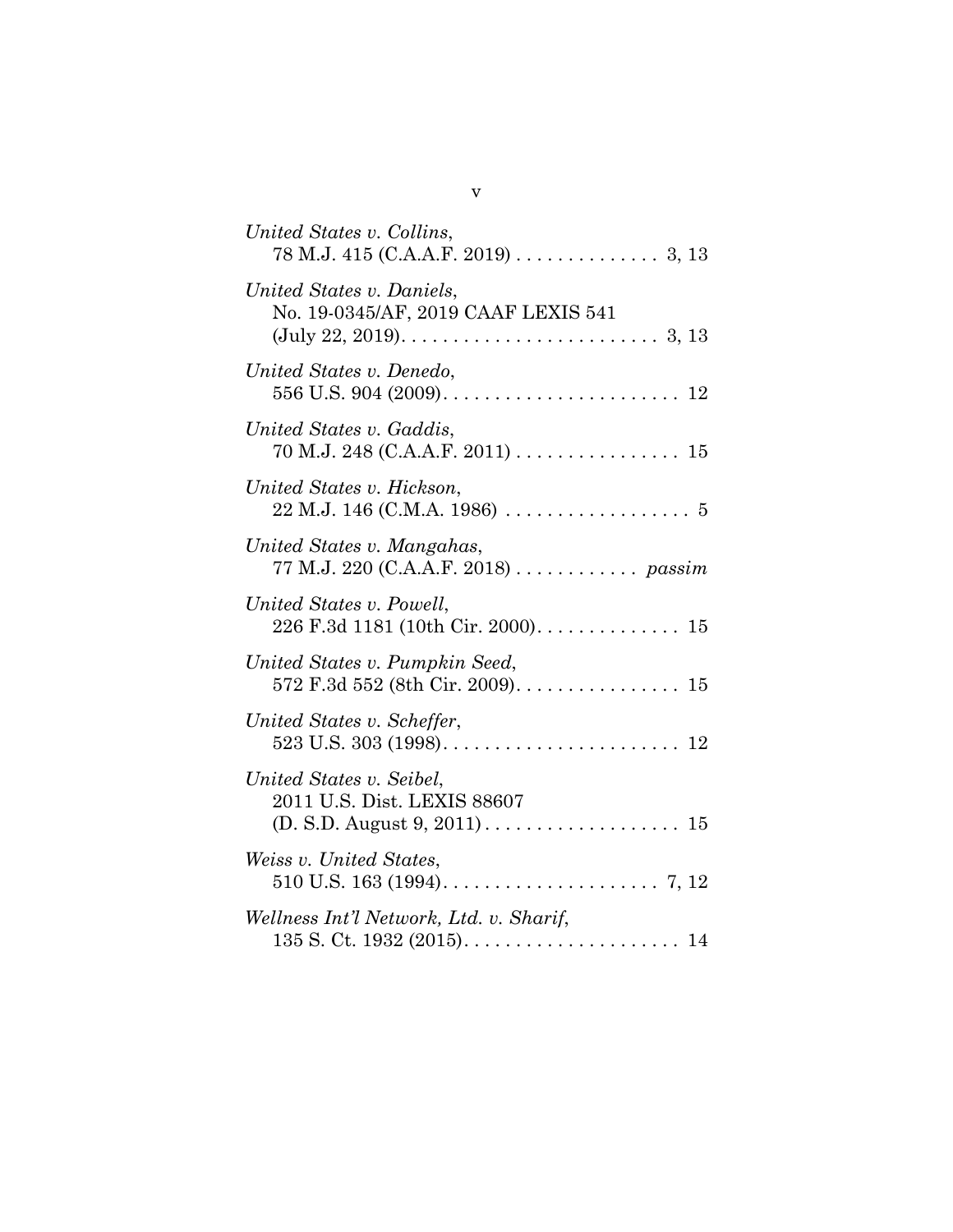## **CONSTITUTION AND STATUTES**

| U.S. Const. art. I 7, 9, 10, 11, 17                                                                                                                |
|----------------------------------------------------------------------------------------------------------------------------------------------------|
|                                                                                                                                                    |
|                                                                                                                                                    |
| $10 \text{ U.S.C.} \S 827 \ldots \ldots \ldots \ldots \ldots \ldots \ldots \ldots \ldots \ldots \ldots 12$                                         |
|                                                                                                                                                    |
|                                                                                                                                                    |
|                                                                                                                                                    |
| <b>RULES</b>                                                                                                                                       |
|                                                                                                                                                    |
|                                                                                                                                                    |
| <b>OTHER AUTHORITIES</b>                                                                                                                           |
| 1 Annals of Cong. 581 (1789) 14                                                                                                                    |
| Exec. Order No. 13,825, 83 Fed. Reg. 9,889 (March                                                                                                  |
| The Federalist No. 78 (Alexander Hamilton)                                                                                                         |
| Carl Levin and Howard P. Buck National Defense<br>Authorization Act for Fiscal Year 2015, 113 P.L.<br>291, 128 Stat. 3292, 2014 Enacted H.R. 3979, |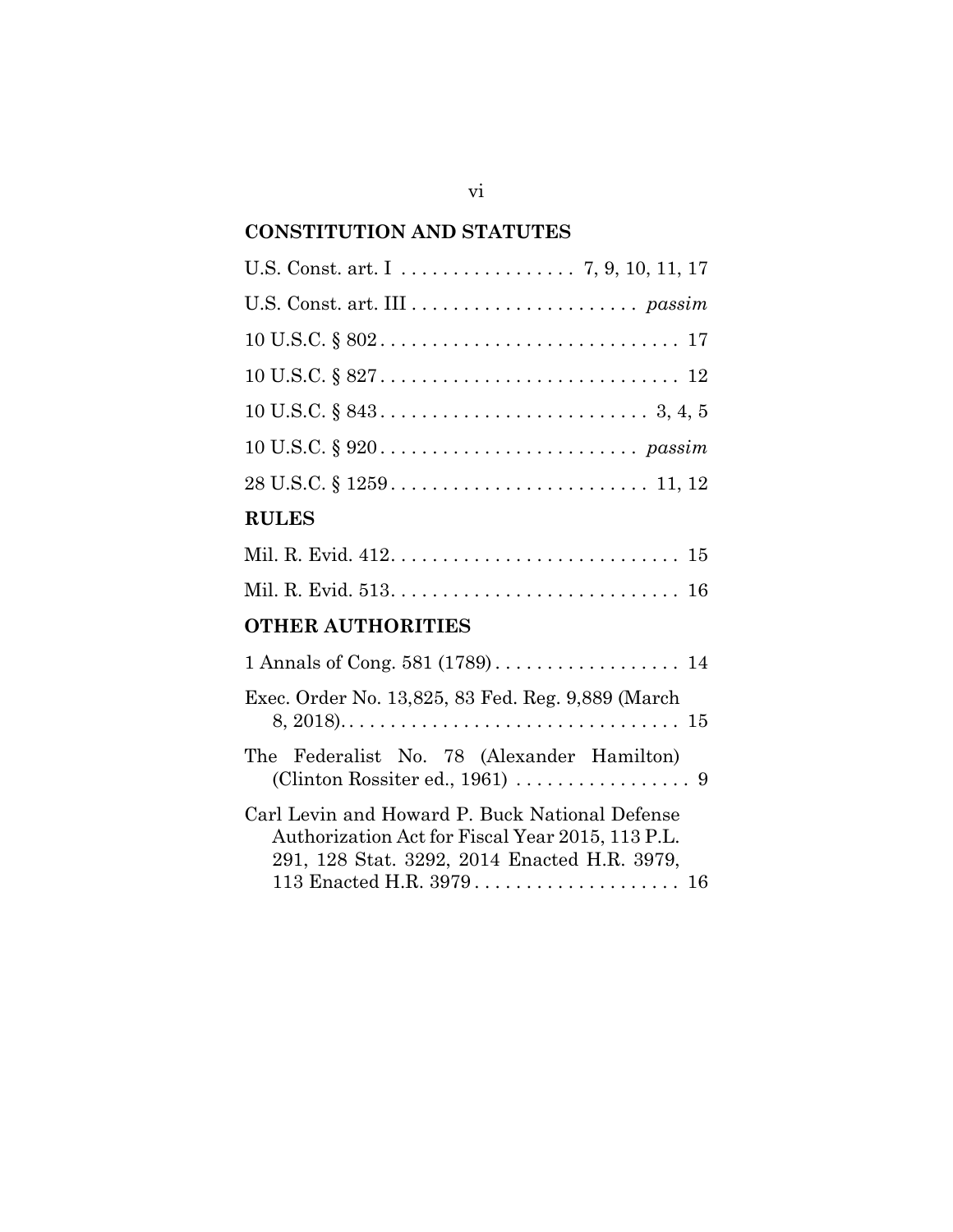#### **INTEREST OF AMICI CURIAE**<sup>1</sup>

Respondent Richard D. Collins raped amicus curiae Harmony Allen.

Amicus curiae Protect Our Defenders is dedicated to ending rape and sexual assault in the military. It honors, supports, and gives voice to survivors of military sexual assault and sexual harassment – including service members, veterans, and civilians assaulted by members of the military. Protect Our Defenders works for reform to ensure survivors and service members are provided a safe, respectful work environment and have access to a fair, impartially administered system of justice.

#### **SUMMARY OF ARGUMENT**

The Court of Appeals for the Armed Forces ("CAAF") overruled as unconstitutional the portion of 10 U.S.C. § 920, Rape and Carnal Knowledge (2000) ("Article 120") that authorized the death penalty. The issue before CAAF was the statute of limitations for rape and not the death sentence because no service member had been sentenced to death. CAAF decided a constitutional issue that did not need to be decided.

CAAF is a tribunal constituted by Congress as an Executive Branch entity. It is not an Article III court. Although its constitutional foundation as a judicial

<sup>&</sup>lt;sup>1</sup> All parties have consented to the filing of this brief. Pursuant to Supreme Court Rule 37.6, amici state that no counsel for a party authored this brief in whole or in part, and no person other than amici or their counsel made a monetary contribution to its preparation or submission.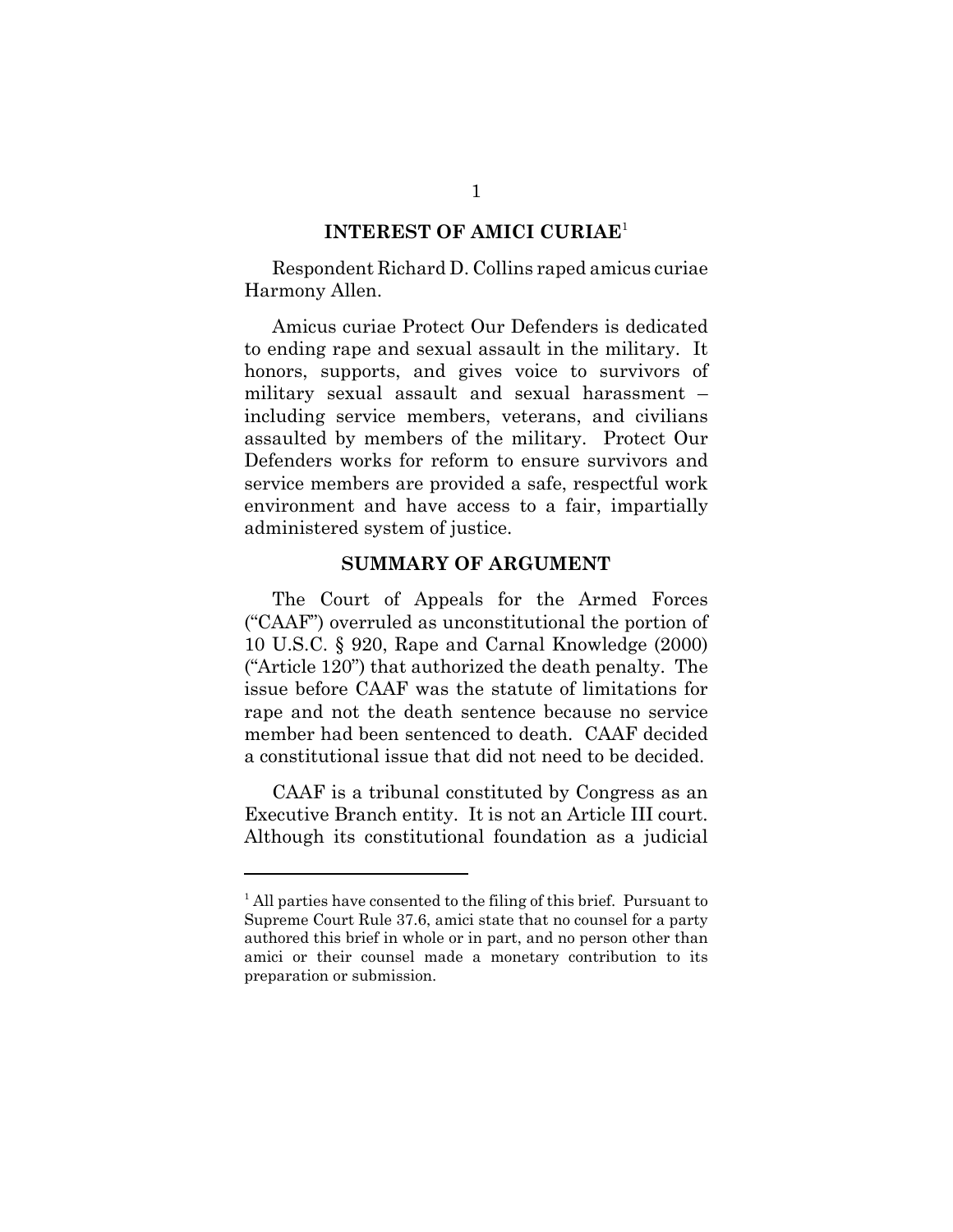body is firmly established, CAAF cannot rule that laws are unconstitutional. It is emphatically the province and duty of the judicial branch to say what the law is.

CAAF and other military tribunals are without power to judge the constitutionality of validly enacted laws. The resolution of this issue affects the ability of Congress to regulate and govern the armed forces and the ability of the President to command. Military tribunals at all levels – CAAF, the service courts of criminal appeals and courts-martial – are invalidating congressional will and presidential efforts to maintain good order and discipline in the armed forces. Military tribunals have reversed laws and rules intended to prevent and punish military sexual assault. This cannot stand under our Constitution and is a threat to our national security.

Because CAAF had no power to judge the constitutionality of Article 120's death sentence, this Court should hold that CAAF erred when it held that the statute of limitations for rape is five years.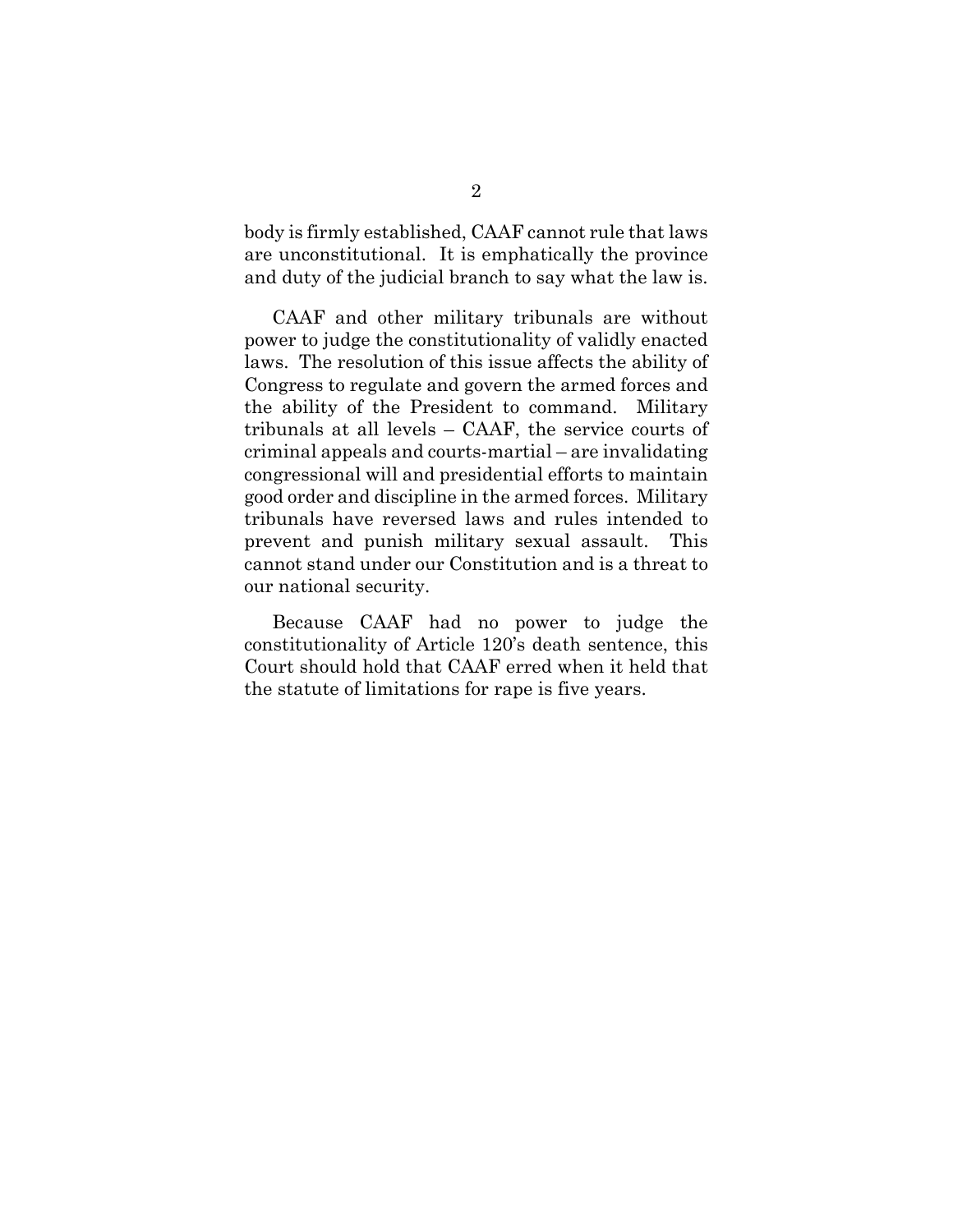#### **ARGUMENT**

#### **A. The Applicable Statutes Provide That Rape May Be Prosecuted at Any Time.**

At the time of the respondents' rapes, Article 120 made rape punishable by death and 10 U.S.C. § 843, Statute of Limitations ("Article 43") provided no statute of limitations for offenses punishable by death. The respondents could be prosecuted for rape at any time without limitation.

#### **B. CAAF Overruled Congress by Declaring Article 120 Unconstitutional.**

In the cases involving the three respondents in this case (*United States v. Briggs*, 78 M.J. 289 (C.A.A.F. 2019); *United States v. Collins*, 78 M.J. 415 (C.A.A.F. 2019); and *United States v. Daniels*, No. 19-0345/AF, 2019 CAAF LEXIS 541 (July 22, 2019)), CAAF relied upon its decision in *United States v. Mangahas*, 77 M.J. 220 (C.A.A.F. 2018). In *Mangahas*, Article 120's death penalty was not sought against the accused service member and the death penalty was not at issue.

CAAF nevertheless declared that Article 120's death penalty was unconstitutional. "[CAAF's] prior decisions . . . are overruled to the extent they hold that rape is punishable by death." *Mangahas*, 77 M.J. at 222. "[T]here is *no* set of circumstances under which the death penalty could constitutionally be imposed for the rape of an adult woman." *Id.* at 224 (emphasis in original). "We simply hold that where the death penalty could never be imposed for the offense charged, the offense is not punishable by death *for purposes of Article 43*." *Id.* at 225 (emphasis added).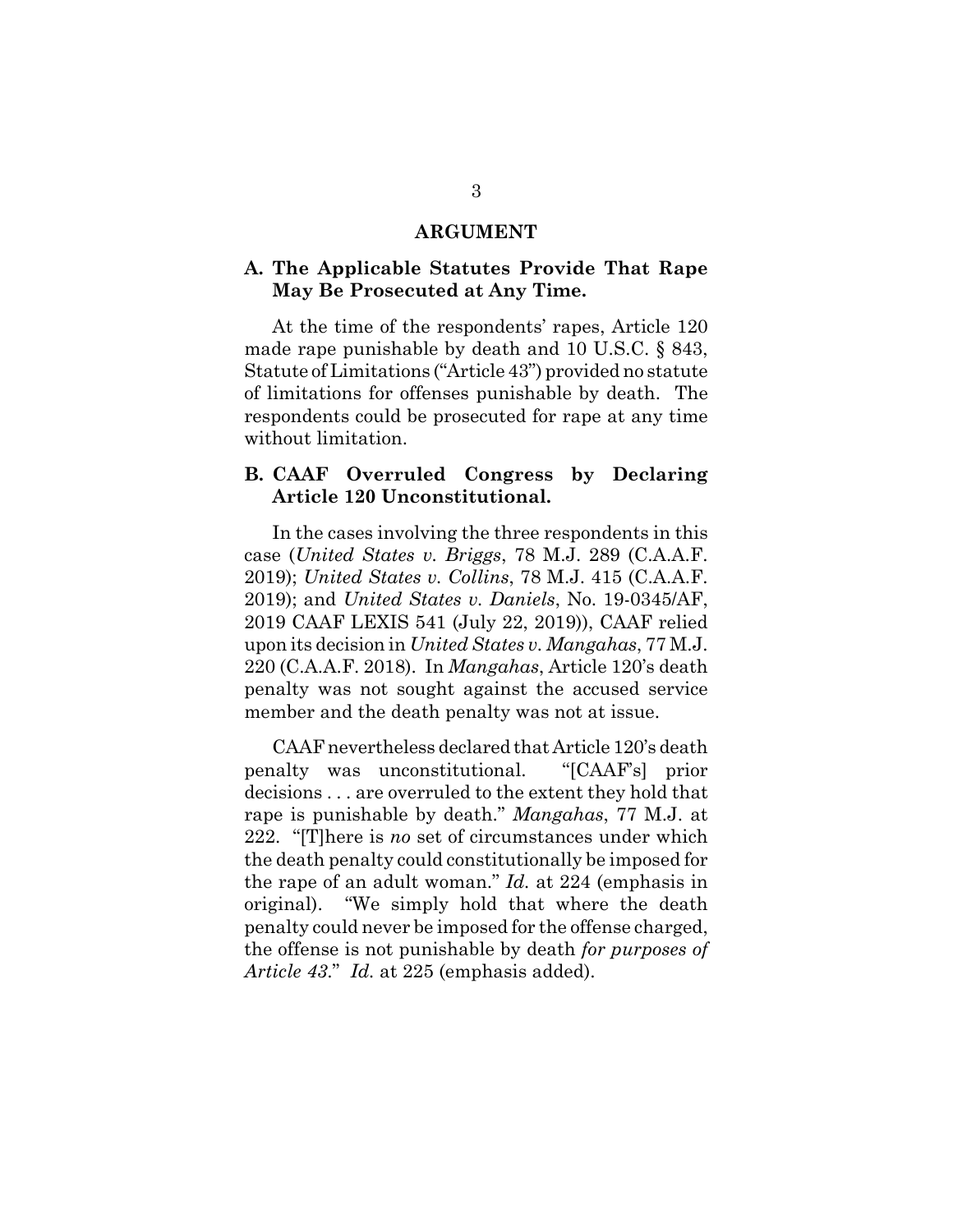In *Briggs*, CAAF confirmed *Mangahas*'s holding that the death penalty provision in Article 120 was unconstitutional. *Briggs*, 78 M.J.at 292 ("In *Mangahas* [CAAF reconsidered its prior decisions] because there is, in fact, no set of circumstances under which anyone could constitutionally be punished by death for the rape of an adult woman.").

CAAF overruled Article 120's punishment by death for rape.

### **C. CAAF Ruled Upon A Constitutional Issue That Was Not Presented.**

CAAF violated the constitutional avoidance canon when it ruled that Article 120's death punishment was unconstitutional. *Crowell v. Benson*, 285 U.S. 22, 62 (1932) (When a serious doubt is raised about the constitutionality of an act of Congress, it is a cardinal principle that the Supreme Court will first ascertain whether a construction of the statute is fairly possible by which the question may be avoided.); *Nielsen v. Preap*, 139 S. Ct. 954, 971 (2019).

Lt. Col. Mangahas and respondents Briggs, Collins and Daniels were not sentenced to death. There was no need to reach the constitutionality of Article 120's death sentence.

The constitutional avoidance canon required interpreting Article 43 so that the constitutional question would be avoided. Since an unlimited statute of limitations for rape does not present a constitutional question, Article 43 should have been interpreted to give constitutional respect to Article 120 and to find that rape is "punishable by death" *for purposes of*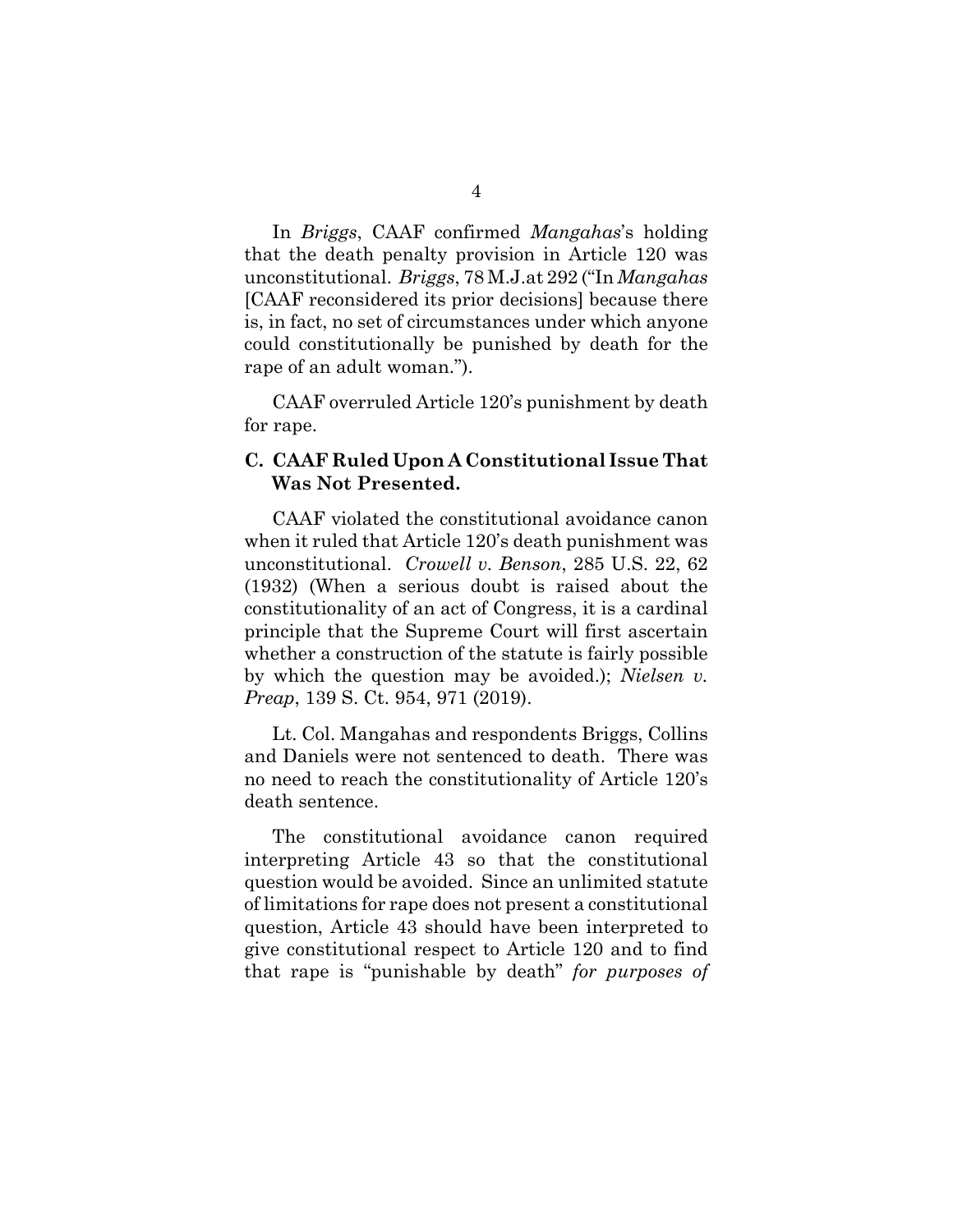*Article 43.* CAAF erred by ruling upon the constitutionality of the death sentence for rape *for purposes* of a statute that does not raise a constitutional issue.

### **D. No Article III Court Has Ever Held Article 120's Death Sentence Unconstitutional.**

CAAF held that Article 120's death penalty was unconstitutional without any analysis or precedent. CAAF stated that it was bound by this Court's precedent in *Coker v. Georgia*, 433 U.S. 584 (1977), but *Coker* did not hold that Article 120's punishment for rape was unconstitutional.<sup>2</sup> Amici curiae agree with the Solicitor General's analysis of this point in the brief of petitioner United States. Pet. Br. 30-31, 35-37.

In a footnote, CAAF concluded that a constitutional distinction between the civilian and military spheres on the issue of the death penalty for rape was "unfounded." *Mangahas*, 77 M.J. at 223 n.3. To support its conclusion, CAAF incompletely quoted and misused this Court's parenthetical statement ("a matter not presented here for our decision") in *Kennedy v. Louisiana*, 554 U.S. 945, 946-47 (2008) (statement of

<sup>&</sup>lt;sup>2</sup> CAAF also said it was bound by CAAF's predecessor court's decision in *United States v. Hickson*, 22 M.J. 146, 154 n.10 (C.M.A. 1986). The predecessor Court of Military Appeals ("CMA") did not hold Article 120's death sentence was unconstitutional under *Coker*. No death sentence was involved in *Hickson*. The CMA was simply making the point that within the hierarchy of sex offenses, rape is the most serious. *Id.* The CMA included a footnote that discussed *Coker*. Dictum in a footnote is not a holding and is not binding on any court.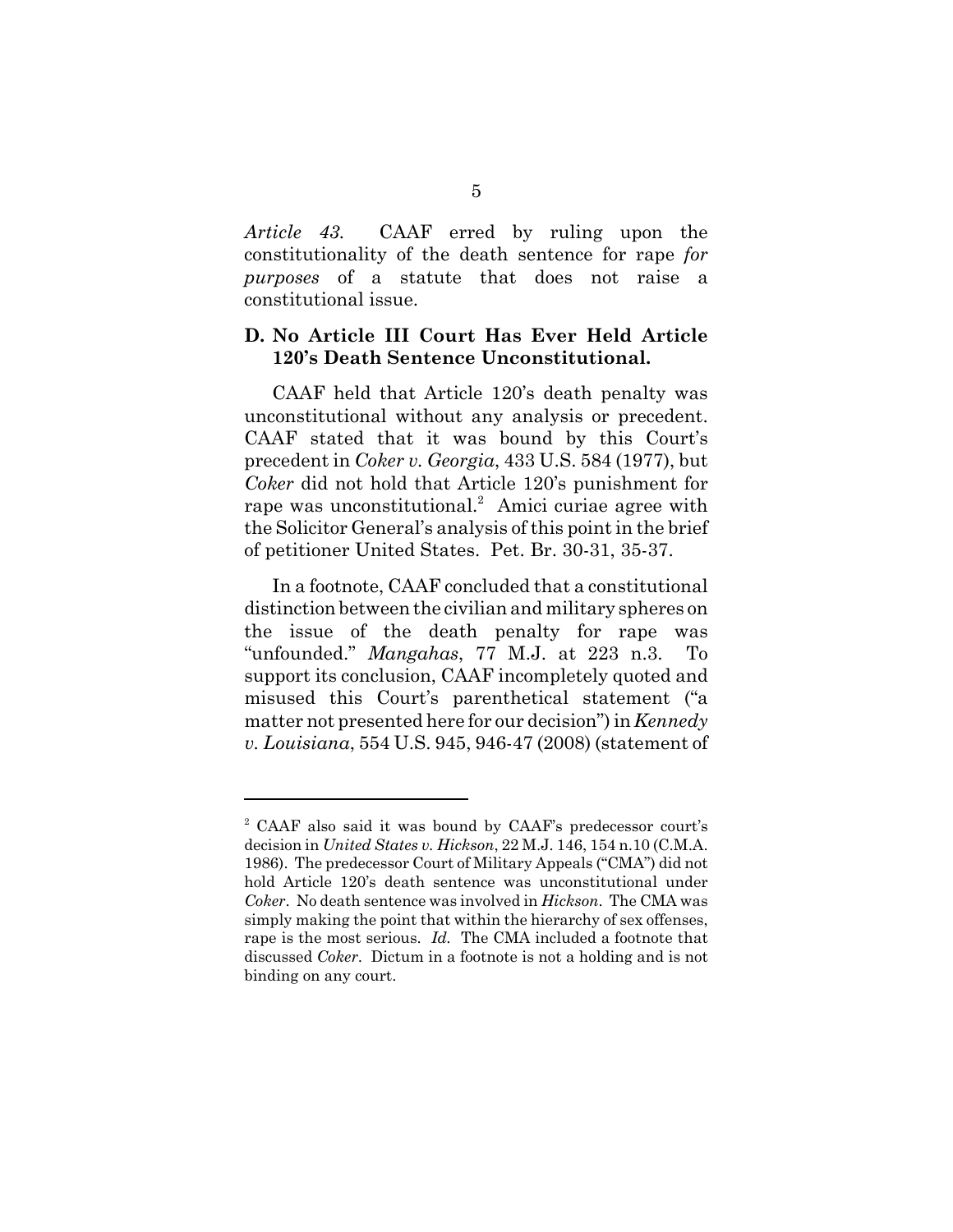Kennedy, J., respecting the denial of rehearing) (reserving the question).

CAAF ignored the context of the parenthetical. The applicable paragraph in *Kennedy* began with this Court's observation that the "authorization of the death penalty in the military sphere does not indicate that the death penalty is constitutional in the civilian context." *Id.* at 947. This Court then explicitly stated that when it surveyed state and federal law in *Coker* it did not mention the military penalty. *Id.* It further stated that other Eighth Amendment cases were considered only in the civilian context. *Id.* The Court then stated, "This case, too, involves the application of the Eighth Amendment to civilian law; and so we need not decide whether certain considerations might justify differences in the application of the Cruel and Unusual Punishments Clause to military cases (*a matter not presented here for our decision*)." *Id.* (emphasis of parenthetical added).

This Court in *Kennedy* was exercising judicial restraint deciding only the civilian Eighth Amendment issue before it and refused to decide whether the military death sentence was constitutional. The Supreme Court did not overrule Article 120's death sentence.

Contrary to CAAF's conclusion in the *Mangahas* footnote, this Court previously made clear that there is a constitutional distinction between the military and civilian spheres. "The special status of the military has required, the Constitution has contemplated, Congress has created, and this Court has long recognized *two systems of justice*, . . . : *one for civilians and one for*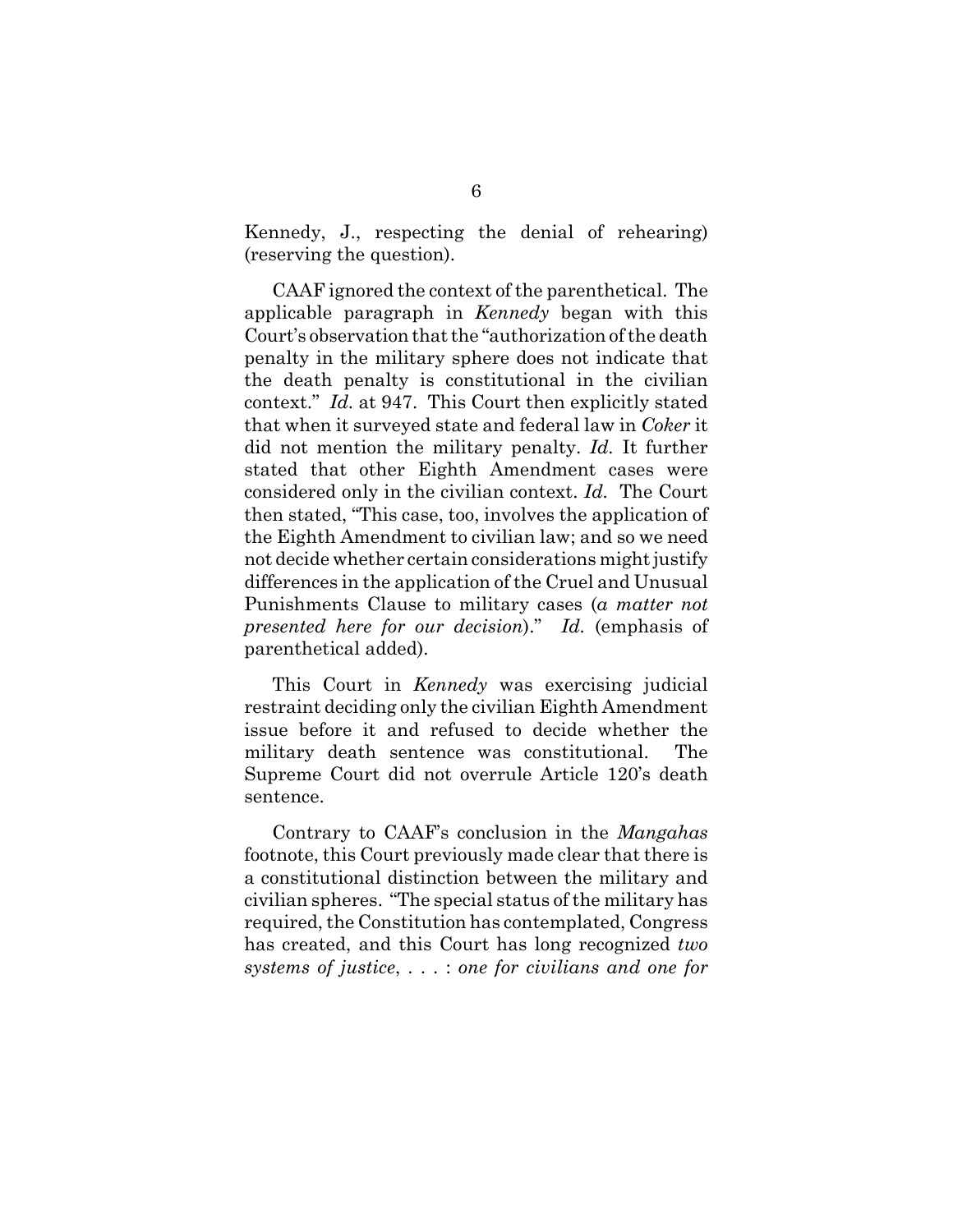*military personnel*." *Chappell v. Wallace*, 462 U.S. 296, 303-04 (1983) (emphasis added).

In *Mangahas*, CAAF did not discuss or acknowledge the deference and respect that this Court has traditionally afforded Congress in military justice matters. *Weiss v. United States*, 510 U.S. 163, 176-78 (1994); *Rostker v. Goldberg*, 453 U.S. 57, 67 (1981) (judicial deference to Congress "is at its apogee" when reviewing congressional decision-making in military matters); *Solorio v. United States*, 483 U.S. 435, 447-48 (1987); *Chappell*, 462 U.S. at 301; *Loving v. United States*, 517 U.S. 748, 768 (1996) ("we give Congress the highest deference in ordering military affairs").

Where this Supreme Court hesitated out of respect and deference, CAAF rushed in without concern and overruled Article 120's death sentence.

## **E. CAAF and Other Military Tribunals Cannot Exercise the Judicial Power to Declare Laws Unconstitutional.**

Military tribunals are constituted by Congress under Article I. These tribunals are Executive Branch entities. *Edmond v. United States*, 520 U.S. 651, 664 (1997). Military commanders convene courts-martial superintended by military judges (midlevel officers) who are assigned to military units and supervised by each service's Judge Advocate General. *Id.* Each military service court of criminal appeals is supervised by the service's Judge Advocate General and CAAF. *Id*. CAAF is also an Executive Branch entity. *Id.* at 664 n.2.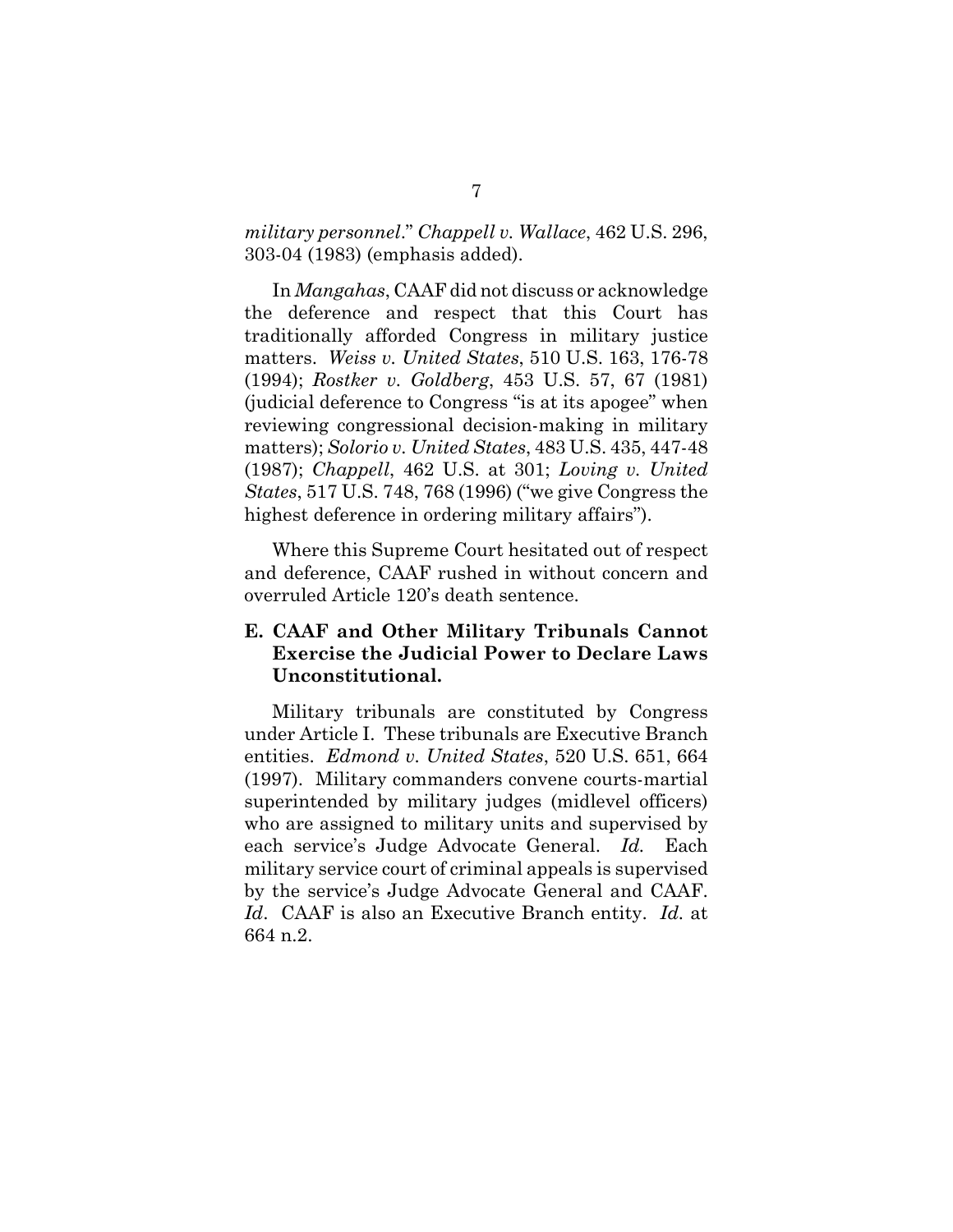Military tribunals are not ordained and established under Article III of the Constitution. Their judges do not enjoy constitutional protection of their salary and tenure.

Although military tribunals are incapable of exercising "the judicial Power" vested in Article III courts, this Court recognizes the "judicial character" of military tribunals. *Ortiz v. United States*, 138 S. Ct. 2165, 2174 (2018). The judicial character of military tribunals gives them significant powers, including the power to adjudicate core private rights to life, liberty, and property. *Id.* at 2186 (Thomas, J., concurring) (distinguishing between "a judicial power" and "the judicial Power").

This Court has not drawn the line between "a judicial power" and "the judicial Power," but certainly "a judicial power" cannot extend to invalidating an act passed by Congress and signed into law by the President. The Constitution assigns resolution of constitutional issues to the Judiciary. *Stern v. Marshall*, 564 U.S. 462, 484 (2011).

"It is emphatically the province and duty of the judicial department to say what the law is." *Marbury v. Madison*, 5 U.S. 137, 177 (1803). If a law conflicts with the Constitution, then Article III courts must determine which governs the case. "This is of the *very essence of judicial duty*." *Id.* at 178 (emphasis added).

Judging the constitutionality of an Act of Congress is the "gravest and most delicate duty" the Supreme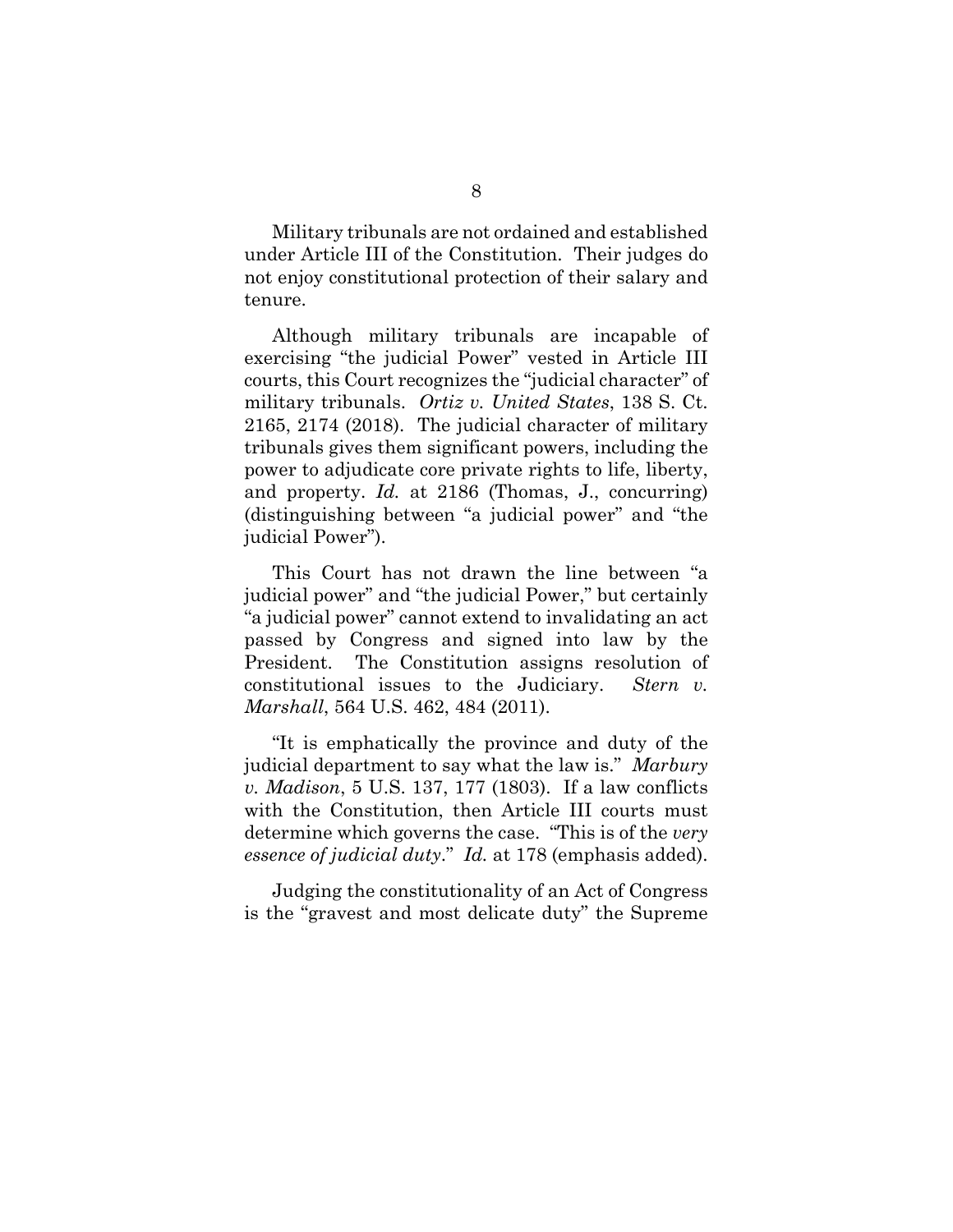Court<sup>3</sup> is called on to perform. Northwest Austin Mun. *Util. Dist. No. One v. Holder*, 557 U.S. 193, 204 (2009); *Rostker v. Goldberg*, 453 U.S. 57, 64 (1981). Congress is a branch of government that is equal to this Court, and its elected members take the same oath to uphold the Constitution as the members of this Court. *Id.* This Court accords more than the customary deference accorded the judgments of Congress where the case arises in the context of national defense and military affairs. *Rostker*, 453 U.S. at 486.

A basic principle of our constitutional scheme is that "one branch of the Government may not intrude upon the central prerogatives of another." *Loving*, 517 U.S. at 757. Article III is "an inseparable element of the constitutional system of checks and balances" that "both defines the power and protects the independence of the Judicial Branch." *Northern Pipeline Constr. Co. v. Marathon Pipe Line Co.*, 458 U.S. 50, 58 (1982) (plurality opinion). The judicial Power cannot be shared with another branch of the government. *Stern v. Marshall*, 564 U.S. at 483. "There is no liberty if the power of judging be not separated from the legislative and executive powers." *Id.* (quoting The Federalist No. 78, at 466 (Alexander Hamilton) (Clinton Rossiter ed., 1961)).

<sup>&</sup>lt;sup>3</sup> Although this Court referred to this gravest and most delicate duty as a Supreme Court duty, federal appellate courts (*Rex v. Cia. Pervana de Vapores*, *S. A.,* 660 F.2d 61, 65 (3d Cir. 1981); *cert. denied*, 456 U.S. 926 (1982)) and district courts (*Ahjam v. Obama*, 37 F. Supp. 3d 273, 278 (D.D.C. 2014)) have held that they too have such duty. No Article I tribunal has this duty.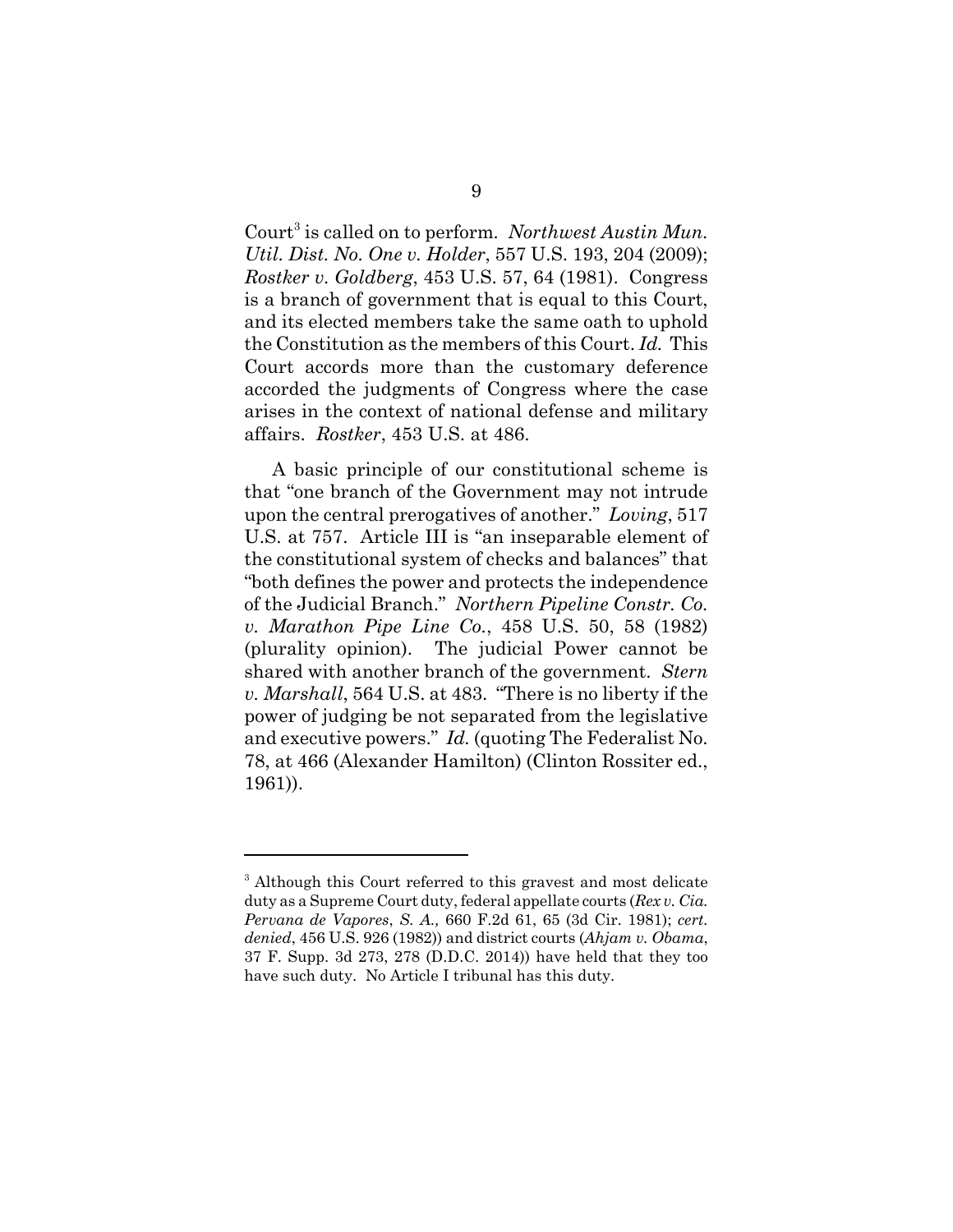While the three branches are not hermetically sealed and (as discussed above) the judicial character of military tribunals gives them significant powers to adjudicate rights to life, liberty, and property; it remains that Article III imposes limits that cannot be transgressed. *Stern*, 564 U.S. at 483. Article III could not preserve the system of checks and balances or the integrity of judicial decision making if entities outside of Article III exercised the judicial Power. *Id.* at 484. The Constitution assigns resolution of constitutional law to the Judiciary. *Id.*

Although military tribunals have developed expertise in military law, they do not have expertise in constitutional law. *O'Callahan v. Parker*, 395 U.S. 258, 265 (1969), *overruled on other grounds by Solorio v. United States*, 483 U.S. 435 (1987) ("courts-martial as an institution are singularly inept in dealing with the nice subtleties of constitutional law"). The "experts" in constitutional law are the Article III courts. Judging the constitutionality of congressional acts is the prototypical exercise of judicial Power, and if this right is given to military tribunals then "Article III would be transformed from the guardian of individual liberty and separation of powers [this Court] has long recognized into mere wishful thinking." *Stern*, 564 U.S. at 495.

CAAF judging the constitutionality of Article 120's death penalty infringes upon this Court's gravest and most delicate duty and violates the separation of powers principle. The Constitution forbids CAAF or any other Article I tribunal from exercising this great judicial Power.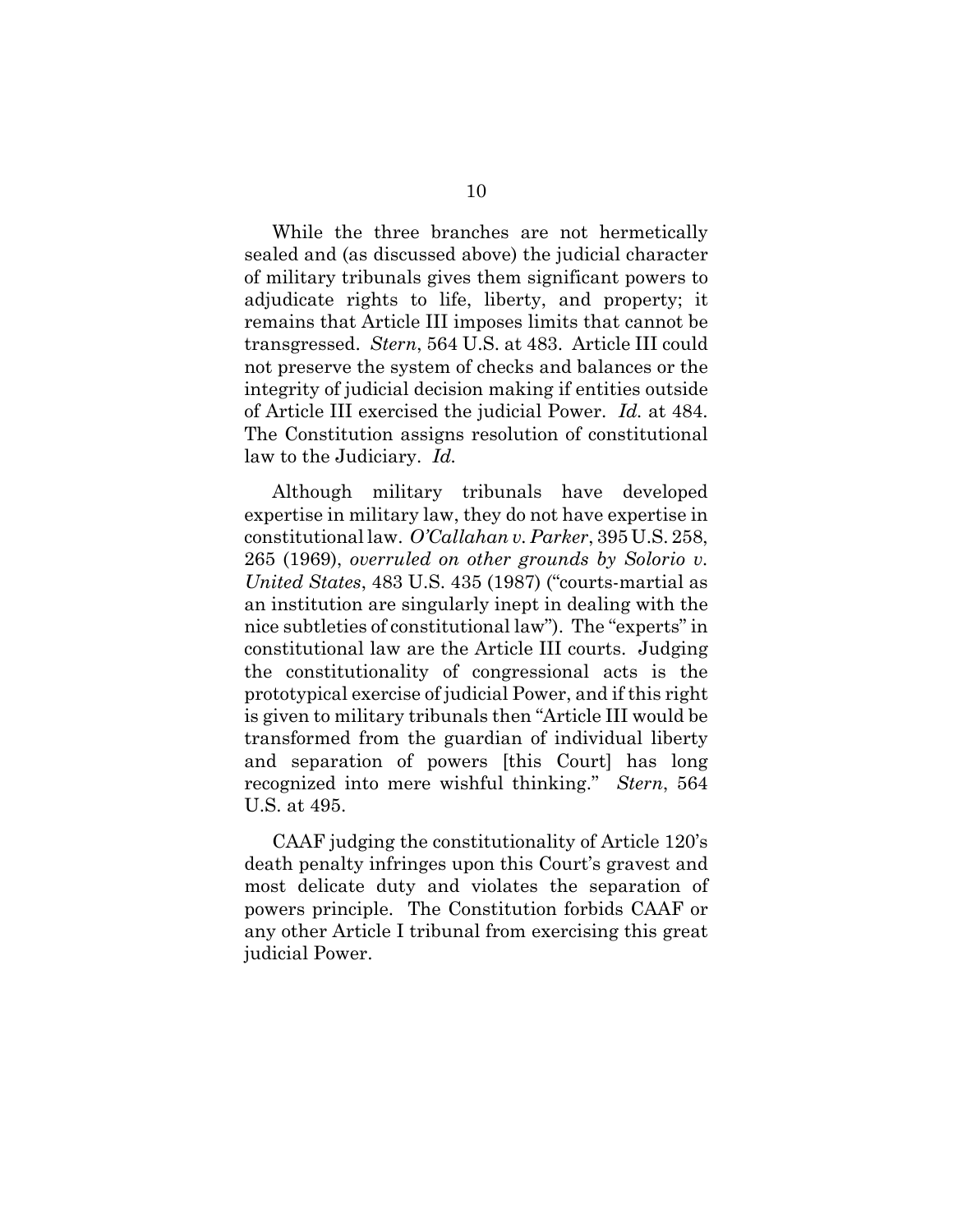To be clear, the amici curiae do not suggest that CAAF and other Article I tribunals must or should ignore the Constitution. When interpreting statutes and rules, tribunals should interpret any ambiguity or gap in accordance with the Constitution. Where there is no ambiguity, CAAF and other tribunals must apply the laws or rules as written and are forbidden from overruling Congress.

Service members are not without a remedy for constitutional violations. Although military tribunals cannot provide relief, service members may seek redress in civilian courts for constitutional wrongs suffered in the course of military service. *Chappell*, 462 U.S. at 304-05. Service members must appeal to an Article III court that has the judicial Power to judge the constitutionality of laws and rules.

### **F. The Supreme Court Has Never Upheld Any Decision By CAAF that Declared a Law Unconstitutional.**

Although this Court has previously reviewed two cases where CAAF had declared a law to be unconstitutional, the Court did not recognize or rule upon this issue. Of the ten previous petitions for writ of certiorari granted by this Court pursuant to jurisdiction under 28 U.S.C. § 1259, CAAF judged a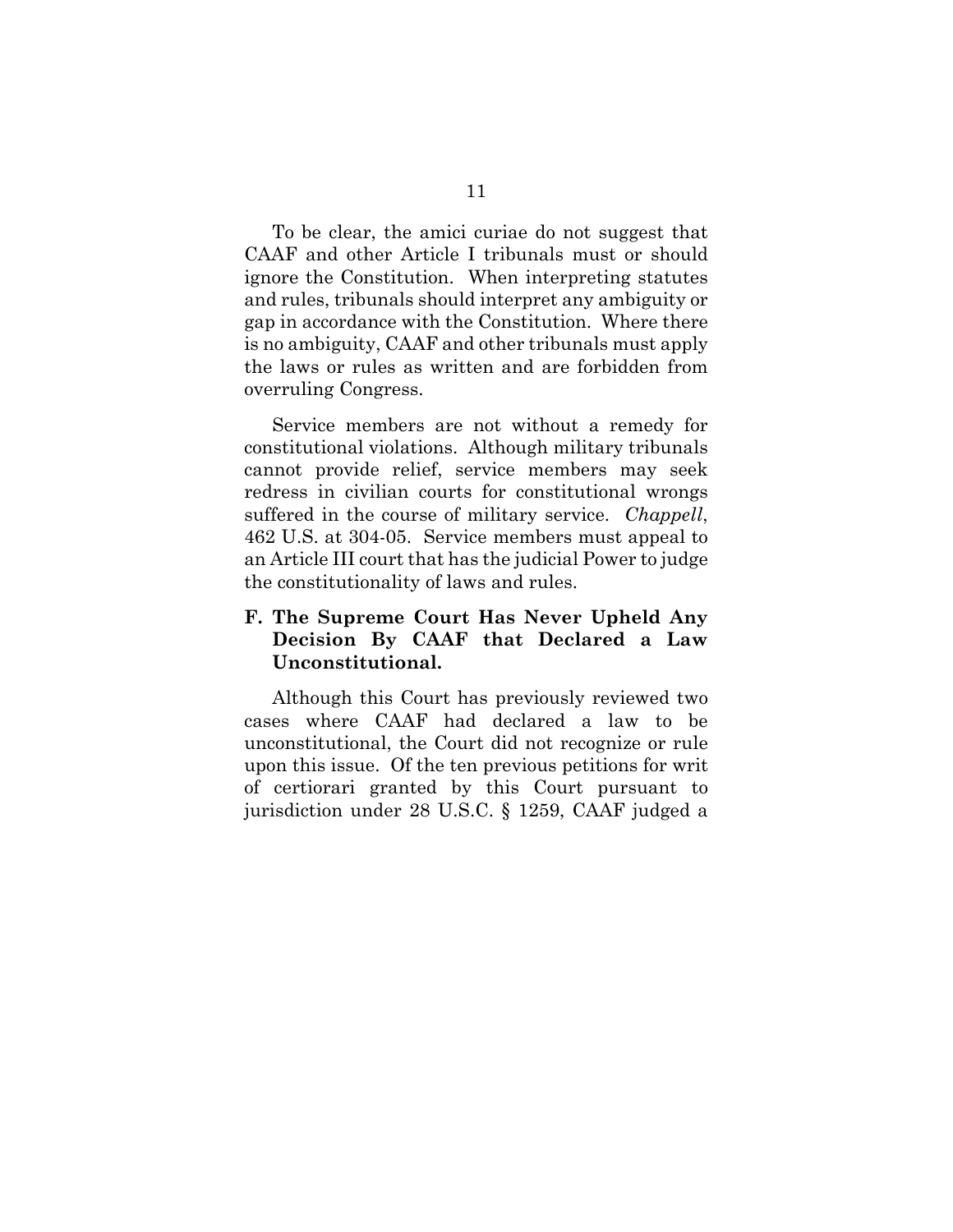statute or rule to be unconstitutional in two cases.<sup>4</sup> This Court reversed CAAF in both cases.

In *United States v. Scheffer*, 523 U.S. 303 (1998), CAAF ruled that Mil. R. Evid. 707 (prohibiting admission of polygraph examinations) was unconstitutional. This Court reversed CAAF on the merits and did not address whether CAAF had authority to overrule rules lawfully promulgated by the President.

In *Clinton v. Goldsmith*, 526 U.S. 529 (1999), CAAF held that discharging a service member in accordance with an administrative law enacted after his conviction

<sup>&</sup>lt;sup>4</sup> This Court has reviewed ten cases decided by CAAF since 1983 when it was granted jurisdiction under 28 U.S.C. § 1259 to directly review CAAF decisions under certain circumstances. 28 U.S.C. § 1259. This Court has reviewed CAAF decisions in *Ortiz v. United States*, 138 S. Ct. 2165 (2018); *United States v. Denedo*, 556 U.S. 904 (2009); *Clinton v. Goldsmith*, 526 U.S. 529 (1999); *United States v. Scheffer*, 523 U.S. 303 (1998); *Edmond v. United States*, 520 U.S. 651 (1997); *Loving v. United States*, 517 U.S. 748 (1996); *Ryder v. United States*, 515 U.S. 177 (1995); *Davis v. United States*, 512 U.S. 452 (1994); *Weiss v. United States*, 510 U.S. 163 (1994); *Solorio v. United States*, 483 U.S. 435 (1987).

Seven of these ten cases were filed by convicted service members where CAAF did not overrule any statute or rule. The United States was the petitioner in the remaining three grants. In *United States v. Denedo*, 556 U.S. 904 (2009), CAAF did not overrule any statute, but merely determined that the service court of criminal appeals had jurisdiction to determine whether the service member was denied his 10 U.S.C. § 827 right to effective assistance of counsel. CAAF overruled a statute or rule on constitutional grounds in the remaining two cases, *Clinton v. Goldsmith* and *United States v. Scheffer*. These two cases are briefly discussed.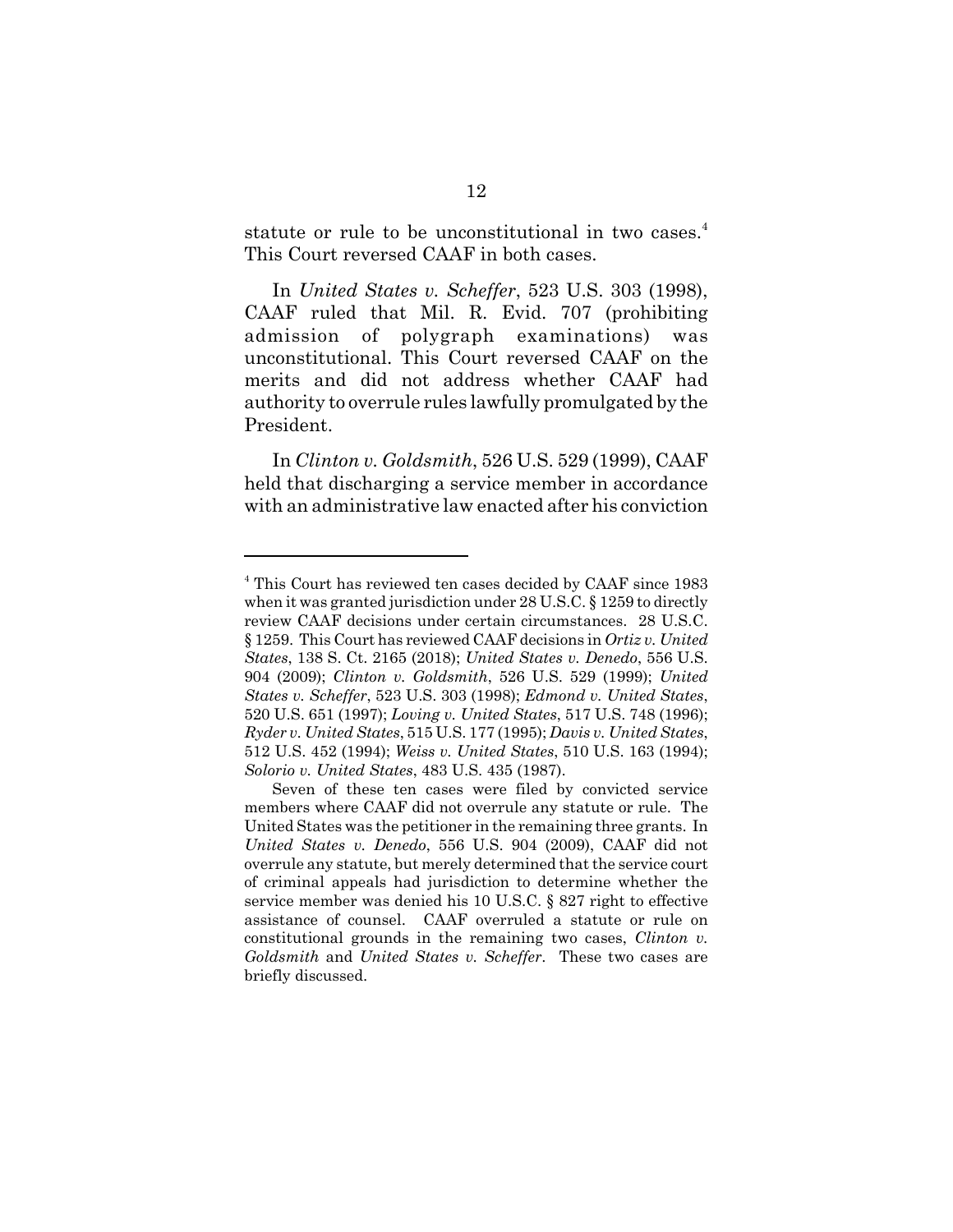violated the Constitution's Ex Post Facto Clause. Because the administrative law was not part of the Uniform Code of Military Justice, CAAF did not have jurisdiction. This Court did not address whether CAAF had authority to overrule validly enacted laws.

This Court has never upheld any CAAF decision that ruled a statute or rule was unconstitutional.

#### **G. Military Tribunals at All Levels Routinely Declare Laws Unconstitutional.**

CAAF's decisions in *Mangahas*, *Briggs*, *Collins*, and *Daniels* overruling a validly enacted law are not isolated instances of military tribunals arrogating judicial Power in violation of the Constitution. Unfortunately, military tribunals routinely overrule the laws of Congress and rules of the President. These unconstitutional decisions are impeding Congress's ability to fulfill its duty to govern and regulate the armed forces and the President's ability to command the armed forces.

The amicus curiae Harmony Allen is only one of many victims of military tribunals' hubris exemplified by declarations that laws and rules are unconstitutional. Recently, military tribunals are most likely to invalidate laws passed by Congress and signed into law by the President when the law is related to military sexual assault. Military sexual assault is one of the most destructive factors in our military. Amici curiae agree with the petitioner United States' statement describing the effect of sexual assault in the military. Pet. Br. 5-7.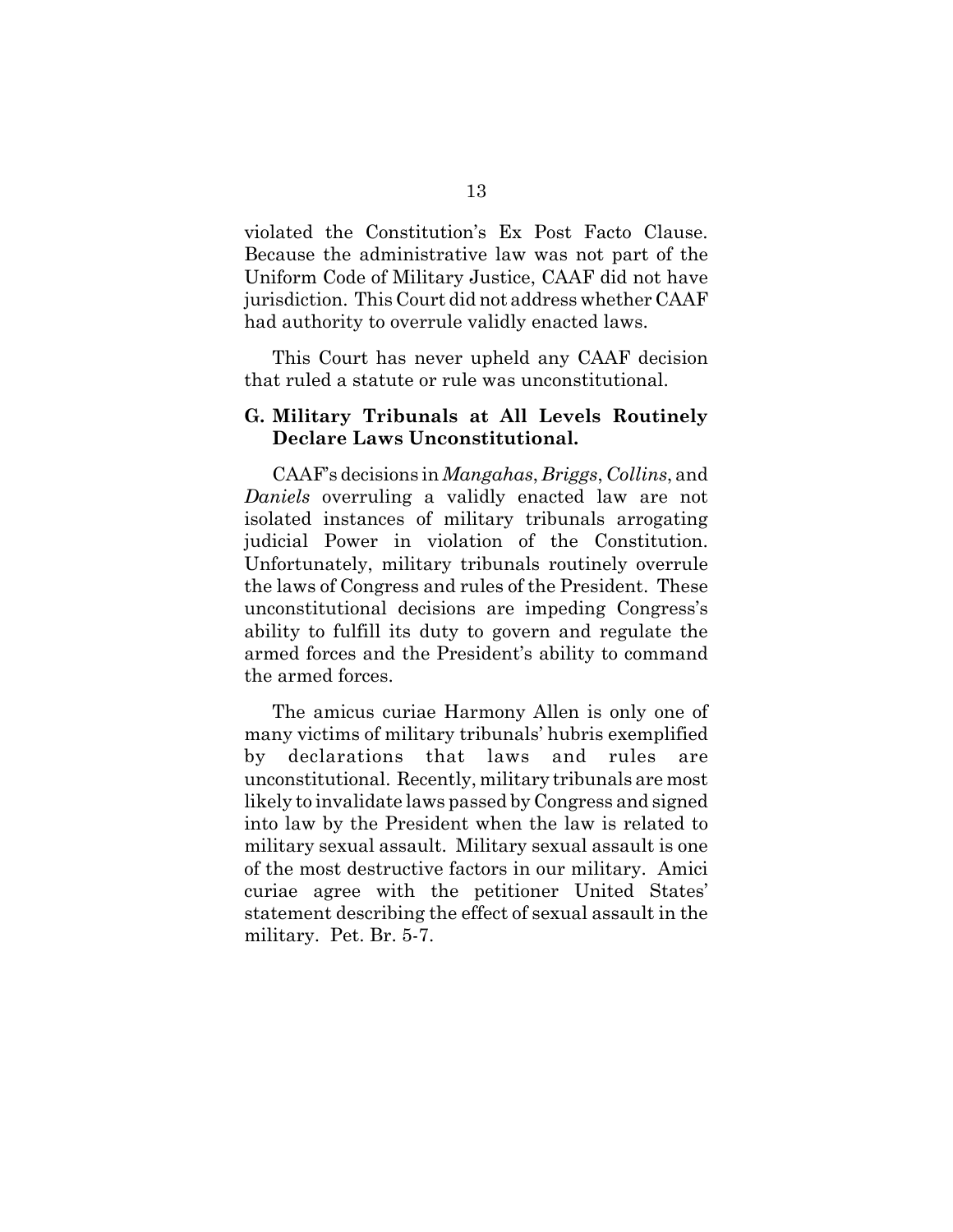Military tribunals declaring laws unconstitutional threatens our national security and destroys the accountability of Congress and the President in military affairs. *Chappell*, 462 U.S. at 301-02; *Loving*, 517 U.S. at 757; *Free Enter. Fund v. Pub. Co. Accounting Oversight Bd.*, 561 U.S. 477, 501-02 (2010); *Wellness Int'l Network, Ltd. v. Sharif*, 135 S. Ct. 1932, 1954-55 (2015) (Roberts, C. J., dissenting). "'[I]f there is a principle in our Constitution . . . more sacred than another,' James Madison said on the floor of the First Congress, 'it is that which separates the Legislative, Executive, and Judicial powers.' " *Wellness*, 135 S. Ct. at 1954 (Roberts, C.J. dissenting) (quoting 1 Annals of Cong. 581 (1789)).

Despite the best efforts by Congress and the President to fulfill their respective constitutional duties and end the scourge of military sexual assault, military tribunals are unlawfully impeding congressional will. The following examples are not before the Court but are briefly presented because they demonstrate that military tribunals are comfortably but erroneously ruling laws and rules unconstitutional. Military sexual assault victims are being revictimized by military courts' refusal to follow the law, and they are left with no recourse. *E.V. v. Robinson*, 906 F.3d 1082 (9th Cir. 2018), *cert. denied*, 205 L. Ed. 2d 316 (2019).

CAAF is not the only military tribunal declaring laws unconstitutional. Before CAAF ruled that Article 120's death penalty was unconstitutional in *Mangahas*, the military judge, an Air Force lieutenant colonel, overruled Congress by declaring charges filed in accordance with the Uniform Code of Military Justice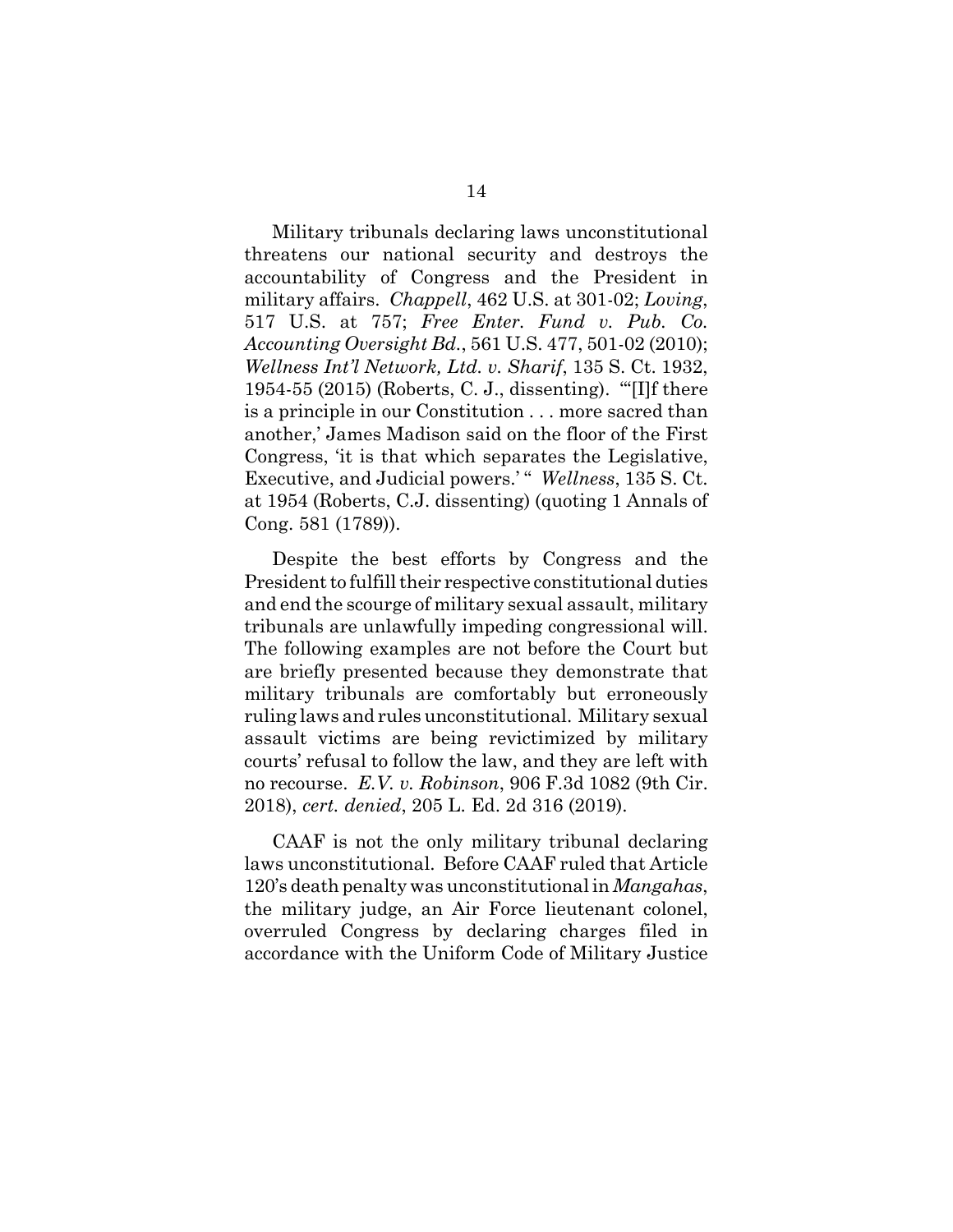violated Lt. Col. Mangahas's constitutional right to a speedy trial. *Mangahas*, 77 M.J. at 221. The trial court provided no precedent to justify his decision.

In dictum in *United States v. Gaddis*, 70 M.J. 248, 250-51 (C.A.A.F. 2011), CAAF stated that a courtmartial's consideration of a victim's privacy in accordance with plain language of the military rape shield rule, Mil. R. Evid. 412, could be unconstitutional under circumstances not then before the court. CAAF stated that the military judge may not consider a victim's privacy even though the entire purpose of a rape shield rule is to protect victim privacy. CAAF's holding that consideration of a victim's privacy is unconstitutional stands alone and in sharp contrast to every federal court that has applied Fed. R. Evid. 412.<sup>5</sup> Since *Gaddis*, military courts have refused to follow the rule's balancing test that weighs the victim's privacy against the probative value of the evidence. In 2018, the President acquiesced to CAAF's *Gaddis* dictum by deleting the requirement that military judges consider a victim's privacy in the balancing test. Exec. Order

<sup>&</sup>lt;sup>5</sup> Federal courts determine whether evidence is "constitutionally required" by balancing the probative value of the evidence against the privacy interests of the victim. See *United States v. Pumpkin Seed*, 572 F.3d 552 (8th Cir. 2009); *Gagne v. Booker*, 680 F.3d 493 (6th Cir. 2012); *Barbe v. McBride*, 521 F.3d 443 (4th Cir. 2008); *Dolinger v. Hall*, 302 F.3d 5 (1st Cir. 2002); *Richmond v. Embry*, 122 F.3d 866 (10th Cir. 1997); *United States v. Seibel*, 2011 U.S. Dist. LEXIS 88607 (D. S.D. August 9, 2011); *United States v. Powell*, 226 F.3d 1181 (10th Cir. 2000); *Grant v. Demskie*, 75 F. Supp. 2d 201 (S.D. N.Y.1999); *Petkovic v. Clipper*, 2016 U.S. Dist. LEXIS 94532 (N.D. Oh. 2016); *Buchanan v. Harry*, 2014 U.S. Dist. LEXIS 66665 (E.D. Mich. 2014).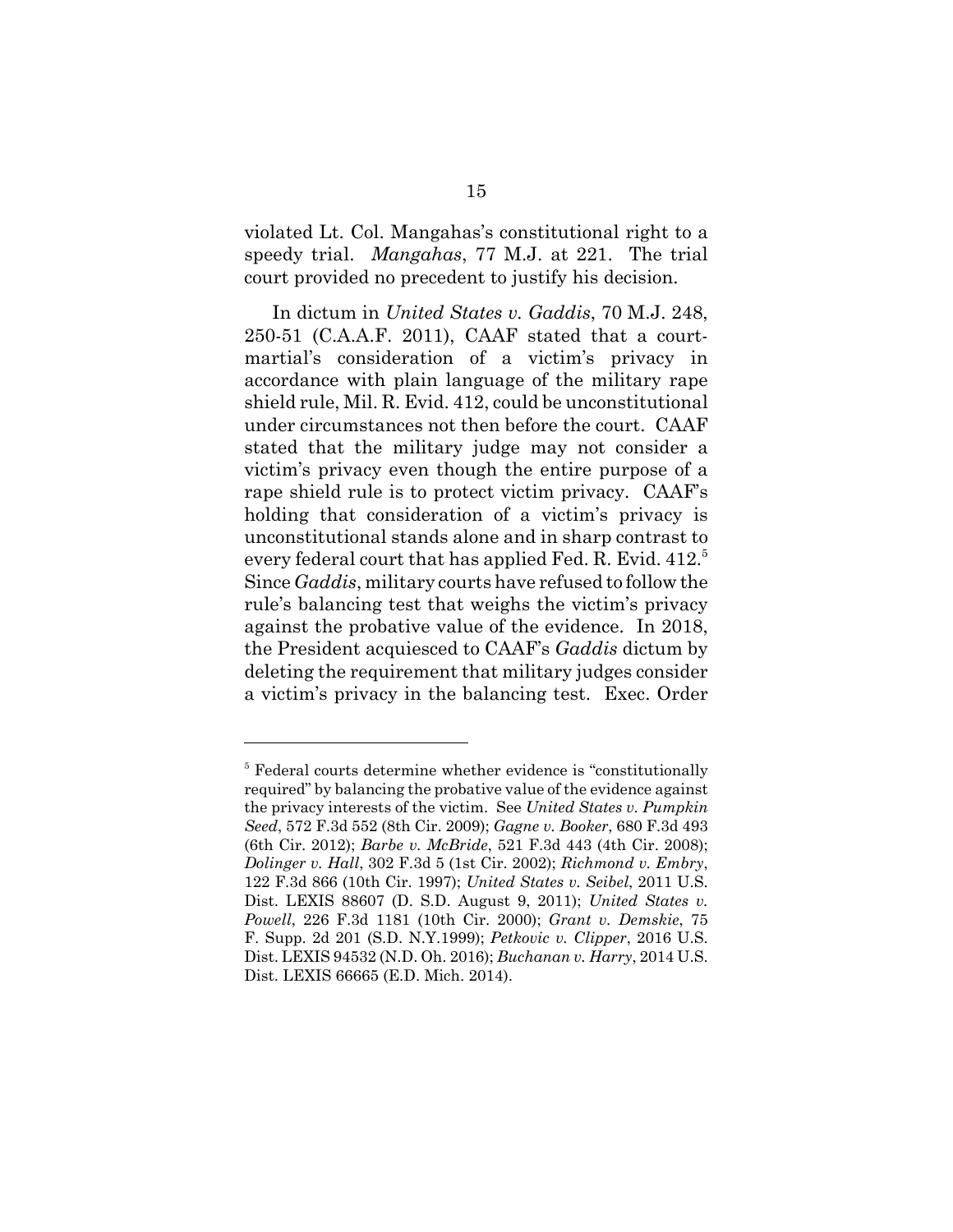No. 13,825, 83 Fed. Reg. 9,889, 10,097-98 (March 8, 2018).

The military's psychotherapist-patient privilege, Mil. R. Evid. 513, has long been abused by military judges because of a "constitutionally required" exception to the privilege. Although neither CAAF nor any service court of criminal appeals had ever ruled upon the privilege's "constitutionally required" exception, military judges routinely ordered production of privileged communications. *E.V. v. Robinson*, 200 F. Supp. 3d 108, 114 (D.D.C. 2016); *D.B. v. Lippert*, 2016 CCA Lexis 63, at \*14-15 (A. Ct. Crim. App. Feb. 1, 2016). Because military judges routinely abused the privilege, Congress removed the "constitutionally required" exception. Carl Levin and Howard P. Buck National Defense Authorization Act for Fiscal Year 2015, 113 P.L. 291, 128 Stat. 3292, 2014 Enacted H.R. 3979, 113 Enacted H.R. 3979; *J.M. v. Payton-O'Brien*, 76 M.J. 782, 787 (N-M. Ct. Crim. App. 2017).

Military tribunals' responses to congressional will and presidential judgment about deleting the "constitutionally required" exception is frightening. In multiple services, midlevel military officers detailed as judges have applied the deleted "constitutionally required" exception, boldly proclaiming that Congress cannot remove the exception. *Payton-O'Brien*, 76 M.J. at 784-85; *Lippert*, 2016 CCA Lexis 63, at \*22. In *Lippert*, the Army appellate court noted that the military judge had been previously corrected twice for failing to follow the privilege rules. *Id.* at \*12, \*23.

In *Payton-O'Brien*, the Navy appellate court reversed the military judge's order to produce the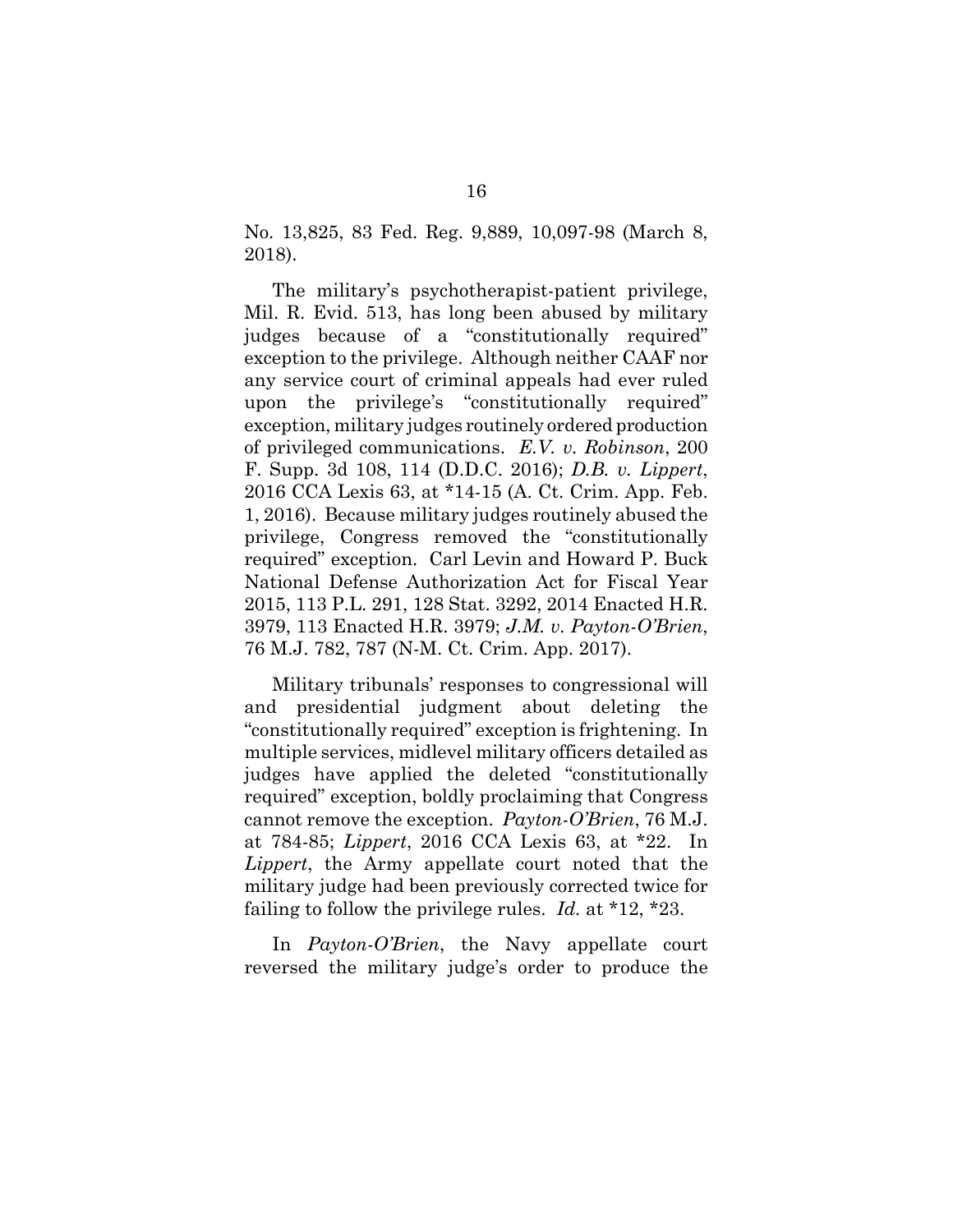victim's mental health records, but further instructed that military judges are constitutionally required to dismiss the charges unless the victim agrees to disclose her privileged records. *Payton-O'Brien*, 76 M.J. at 289- 92. There is simply no precedent or logic for this ruling. This is a cruel price to ask victims of sexual assault to pay for justice.

More recently, the Navy-Marine Corps Court of Criminal Appeals reversed a military retiree's conviction for attempted sexual assault of a child. *United States v. Begani*, 79 M.J. 620 (N-M. Ct. Crim. App. 2019), *opinion withdrawn, en banc reconsideration granted,* 2019 CCA LEXIS 393 (N-M. Ct. Crim. App., Oct. 1, 2019). The Navy appellate court overruled Congress by declaring 10 U.S.C. § 802 ("Article 2") unconstitutional. This is an unprecedented intrusion into congressional judgment. The three-judge panel, consisting of retirement-eligible military officers who would personally benefit by their ruling, held that military retirees were immune from court-martial jurisdiction because Article 2's different treatment of different retiree classifications violated the Constitution's Equal Protection Clause.

Military tribunals routinely declare laws unconstitutional without any precedent, analysis or respect for the President, Congress or the Constitution. This usurpation of the judicial Power threatens our Constitution. The Congress cannot regulate and govern the armed forces and the President cannot command when Article I tribunals impede their will and judgment in military affairs. Military sexual assault is a cancer that must be stopped. It is the